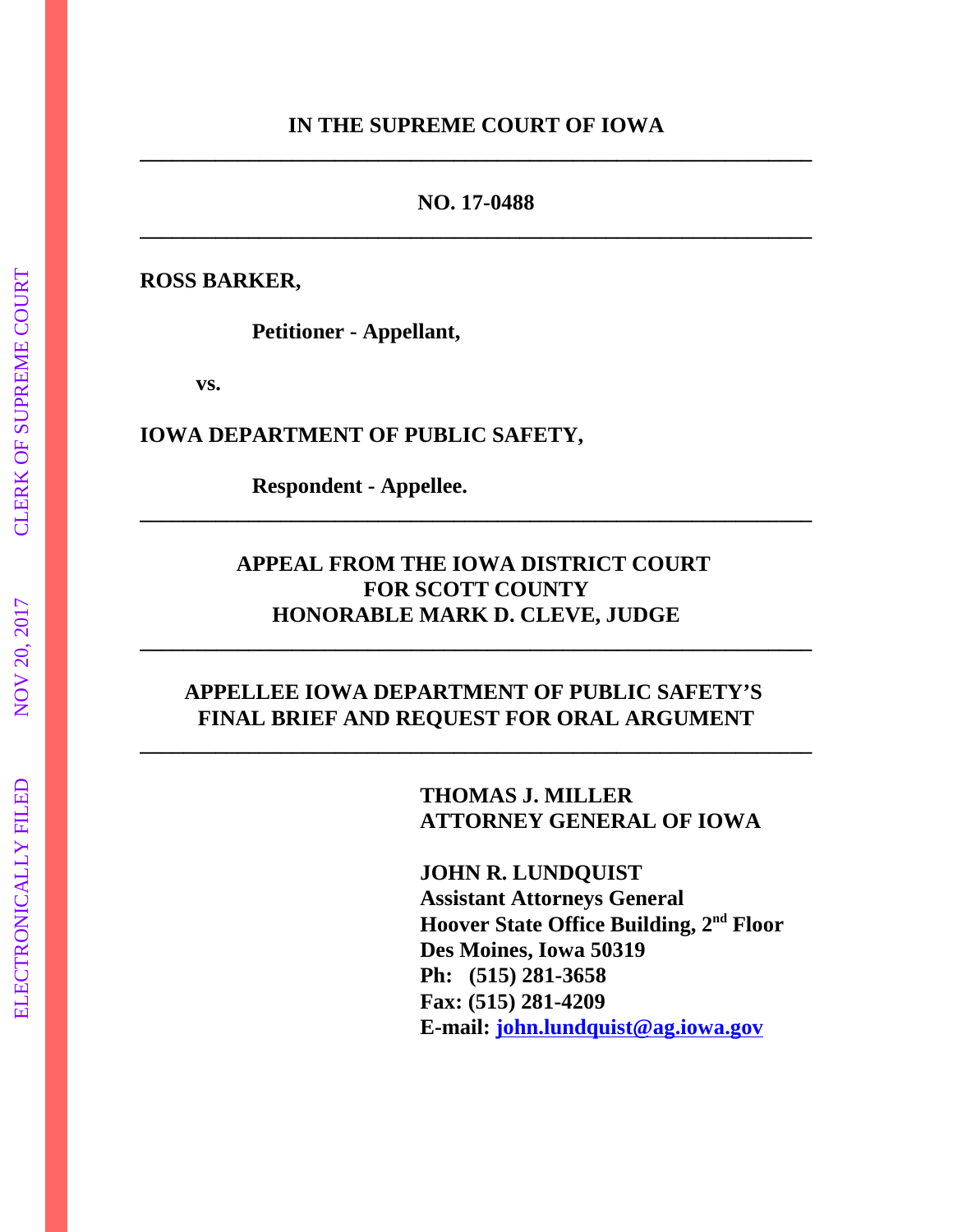# **TABLE OF CONTENTS**

|     | STATEMENT OF ISSUES PRESENTED FOR REVIEW  9                                                                                                                                                                         |
|-----|---------------------------------------------------------------------------------------------------------------------------------------------------------------------------------------------------------------------|
|     |                                                                                                                                                                                                                     |
|     |                                                                                                                                                                                                                     |
|     |                                                                                                                                                                                                                     |
| I.  | BARKER MUST REGISTER FOR LIFE AS A SEX<br>OFFENDER UNDER IOWA CODE CHAPTER 692A<br>BECAUSE HE WAS CONVICTED OF AN<br>ENUMERATED "AGGRAVATED" SEX OFFENSE 21<br>Registration Intended to Protect, Not Punishment  25 |
|     | Lifetime Registration Mandated  26<br>Registration Solely an Administrative Function  27                                                                                                                            |
| II. | BARKER'S CLAIMS AGAINST THE IOWA<br>DEPARTMENT OF PUBLIC SAFETY ARE<br>NOT RIPE FOR REVIEW AS HE HAS YET TO<br><b>COMPLETE TEN YEARS ON THE IOWA SEX</b>                                                            |
|     |                                                                                                                                                                                                                     |
|     | REQUEST FOR ORAL ARGUMENT  44                                                                                                                                                                                       |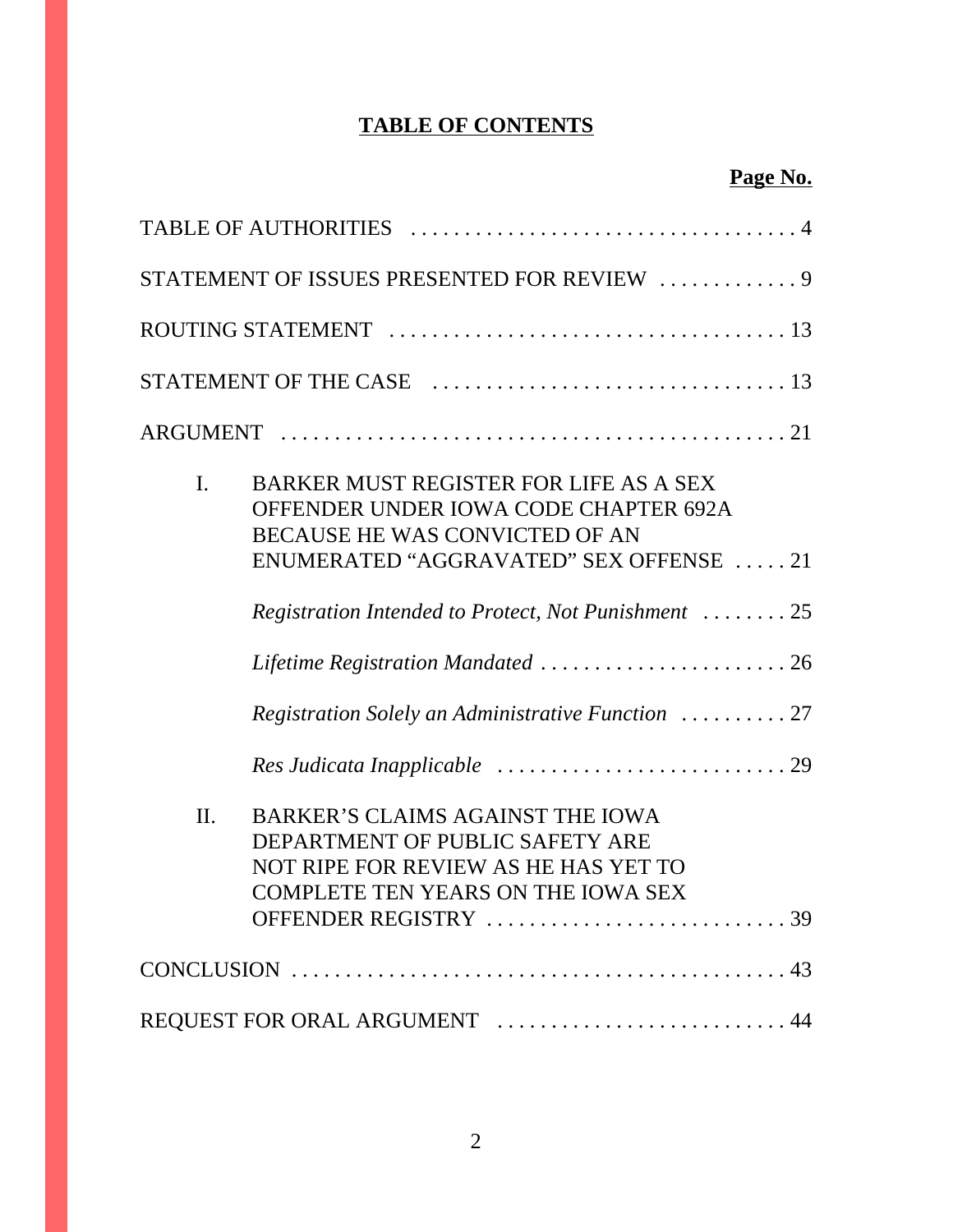| CERTIFICATE OF COMPLIANCE  44 |  |
|-------------------------------|--|
|                               |  |
|                               |  |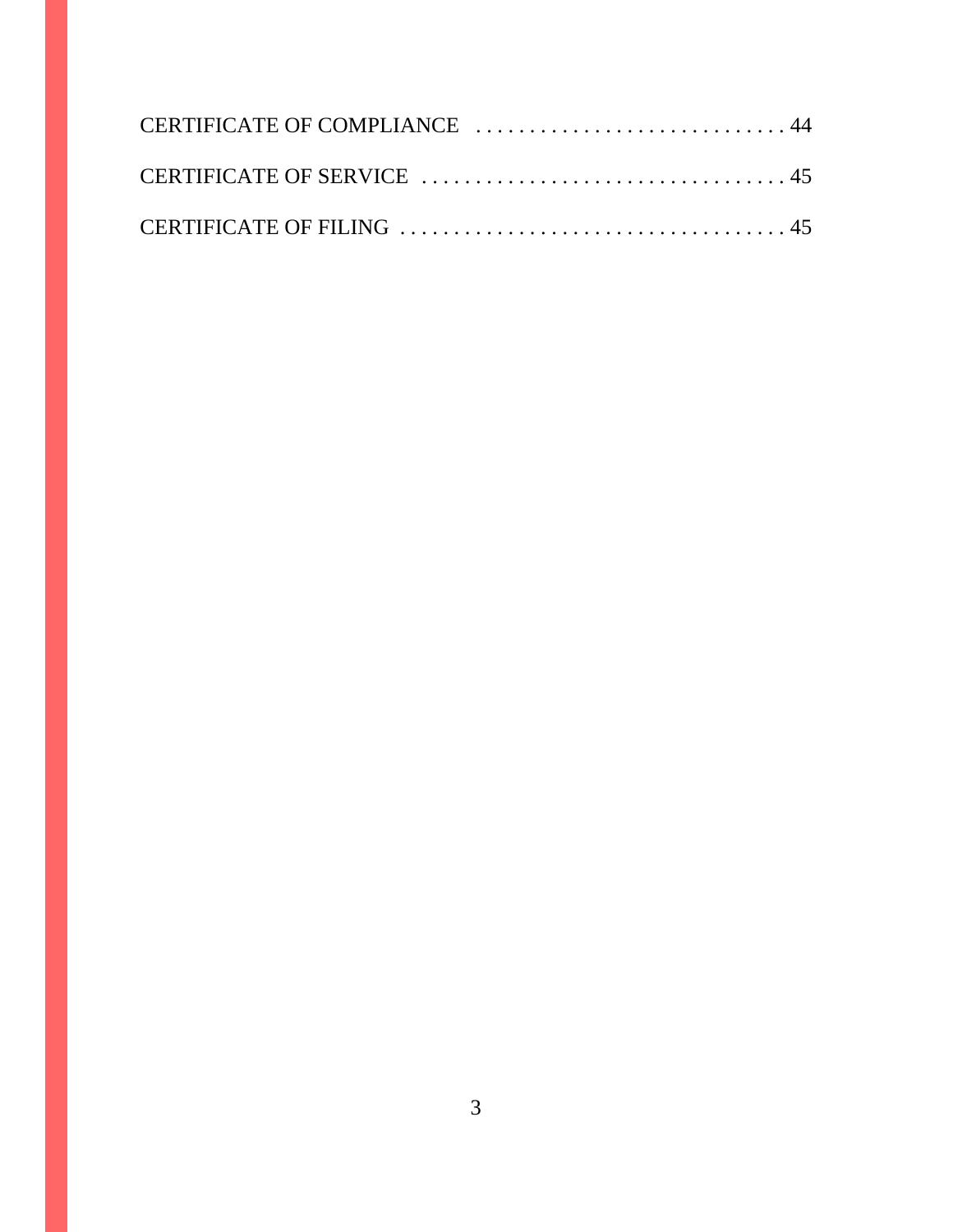# **TABLE OF AUTHORITIES**

# **Page No.**

# **Cases**

| Belle of Sioux City, L.P. v. Iowa Racing & Gaming Comm'n,<br>No. 14-1158, 2016 WL 1129935 (Iowa Ct. App.                                                                           |
|------------------------------------------------------------------------------------------------------------------------------------------------------------------------------------|
|                                                                                                                                                                                    |
| City of Des Moines v. Public Emp't Relations Bd., 275 N.W.2d 753                                                                                                                   |
| <i>Employers Mut. Cas. Co. v. Van Haaften, 815 N.W.2d 17 (Iowa</i>                                                                                                                 |
| Garcia v. State, No. 12-0510, 2013 WL 2368820 (Iowa Ct. App.<br>May 30, 2013) $\ldots \ldots \ldots \ldots \ldots \ldots \ldots \ldots \ldots \ldots \ldots \ldots 28, 32, 35, 38$ |
| Grant v. Department of Human Servs., 722 N.W.2d 169                                                                                                                                |
| Greenwood Manor v. Iowa Dep't of Pub. Health, 641 N.W.2d 823                                                                                                                       |
| <i>Heidemann v. Sweitzer</i> , 375 N.W.2d 665 (Iowa 1985)  33, 34, 35, 36                                                                                                          |
| Hill v. Fleetguard, Inc., 705 N.W.2d 665 (Iowa 2005)  23, 43                                                                                                                       |
| Houck v. Iowa Bd. of Pharmacy Exam'rs, 752 N.W.2d 14                                                                                                                               |
| <i>Hunter v. City of Des Moines, 300 N.W.2d 121 (Iowa 1981)  32</i>                                                                                                                |
|                                                                                                                                                                                    |
| Jensen v. State, No. 12-1997, 2016 WL 718798 (Iowa Ct. App.                                                                                                                        |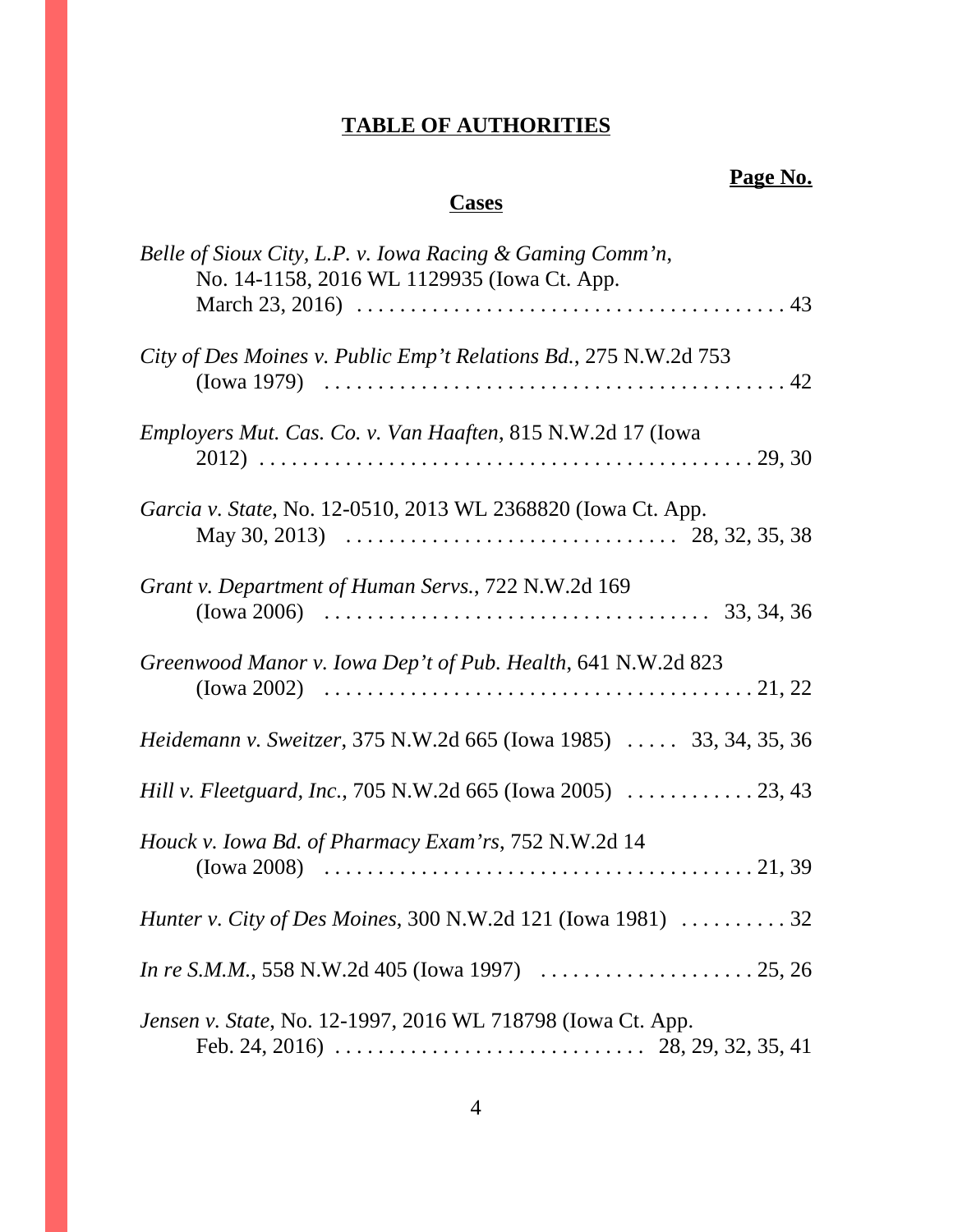| Kruse v. Iowa Dist. Court for Howard Cnty., 712 N.W.2d 695                                                                                                                               |  |  |
|------------------------------------------------------------------------------------------------------------------------------------------------------------------------------------------|--|--|
|                                                                                                                                                                                          |  |  |
| Renda v. Iowa Civil Rights Comm'n, 784 N.W.2d 8 (Iowa 2010) $\ldots \ldots$ 22                                                                                                           |  |  |
|                                                                                                                                                                                          |  |  |
|                                                                                                                                                                                          |  |  |
| State v. Bullock, 638 N.W.2d 728 (Iowa 2002)                                                                                                                                             |  |  |
| State v. Iowa Dist. Court ex rel. Story Cnty., 843 N.W.2d 76                                                                                                                             |  |  |
| State v. Mussmann, No. 06-1173, 2007 WL 1827336 (Iowa Ct. App.<br>June 27, 2007) $\ldots \ldots \ldots \ldots \ldots \ldots \ldots \ldots \ldots \ldots \ldots \ldots \ldots 15, 28, 35$ |  |  |
|                                                                                                                                                                                          |  |  |
|                                                                                                                                                                                          |  |  |
| Teamsters Local Union No. 421 v. City of Dubuque, 706 N.W.2d 709                                                                                                                         |  |  |
| Winnebago Indus., Inc. v. Haverly, 727 N.W.2d 567<br>(Iowa 2006) $\ldots \ldots \ldots \ldots \ldots \ldots \ldots \ldots \ldots \ldots \ldots \ldots \ldots$ 29, 30, 31                 |  |  |
| <b>Statutes</b>                                                                                                                                                                          |  |  |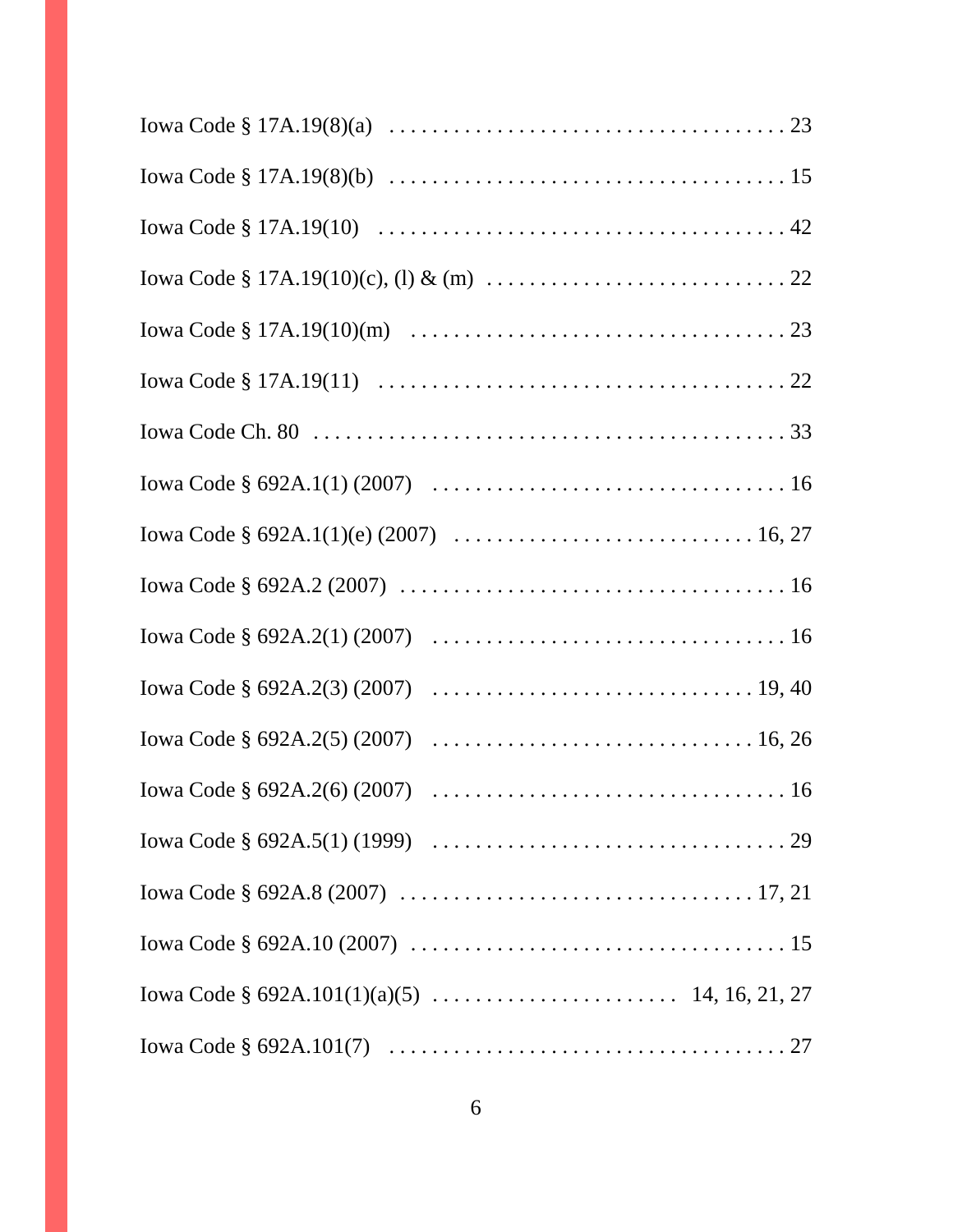| Iowa Code $\S 692A.103(1) \ldots \ldots \ldots \ldots \ldots \ldots \ldots \ldots \ldots \ldots \ldots \ldots 16$ |  |
|-------------------------------------------------------------------------------------------------------------------|--|
|                                                                                                                   |  |
|                                                                                                                   |  |
|                                                                                                                   |  |
|                                                                                                                   |  |
|                                                                                                                   |  |
|                                                                                                                   |  |
|                                                                                                                   |  |
|                                                                                                                   |  |
|                                                                                                                   |  |
|                                                                                                                   |  |

# **Other Authorities**

| Iowa R. App. P. 6.1101(3)(a) $\ldots \ldots \ldots \ldots \ldots \ldots \ldots \ldots \ldots \ldots \ldots \ldots$ |
|--------------------------------------------------------------------------------------------------------------------|
|                                                                                                                    |
|                                                                                                                    |
|                                                                                                                    |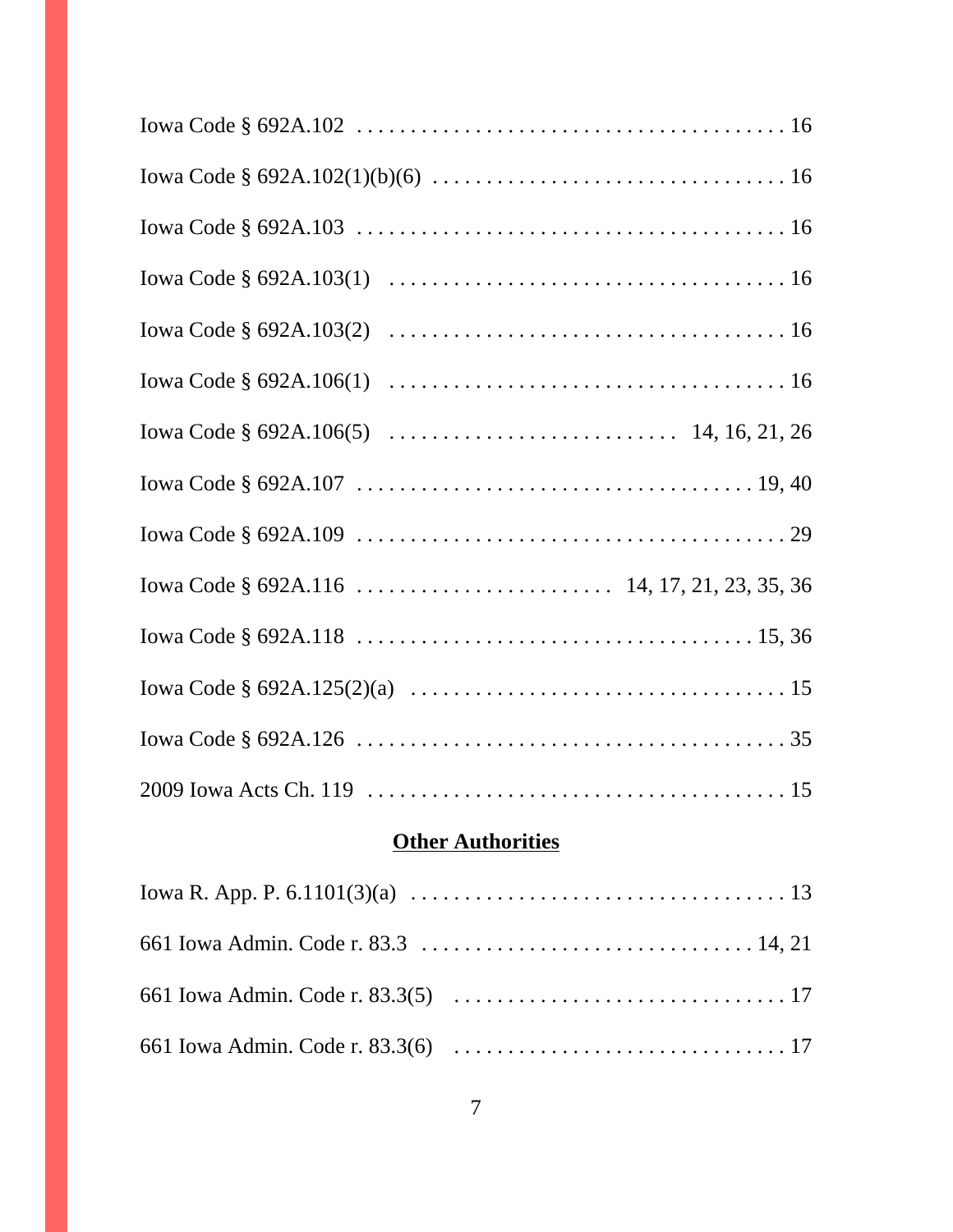| Allen Vestal, <i>Preclusion/Res Judicata Variables: Adjudicating Bodies</i> , |  |
|-------------------------------------------------------------------------------|--|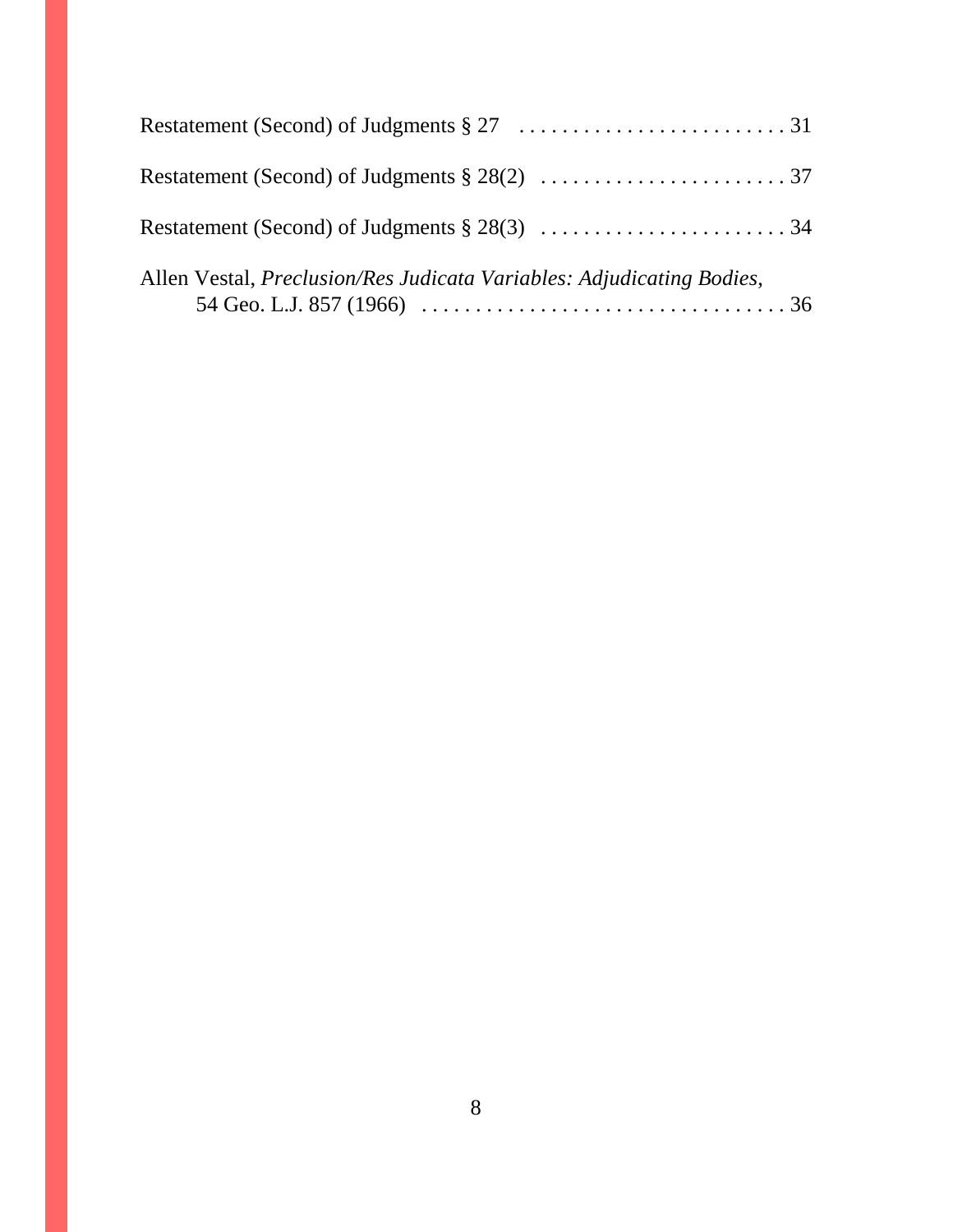#### **STATEMENT OF ISSUES PRESENTED FOR REVIEW**

**I. WHETHER BARKER MUST REGISTER FOR LIFE AS A SEX OFFENDER UNDER IOWA CODE CHAPTER 692A BECAUSE HE WAS CONVICTED OF AN ENUMERATED "AGGRAVATED" SEX OFFENSE?**

#### **Authorities**

*Houck v. Iowa Bd. of Pharmacy Exam'rs*, 752 N.W.2d 14 (Iowa 2008)

*Greenwood Manor v. Iowa Dep't of Pub. Health*, 641 N.W.2d 823 (Iowa 2002)

*Litterer v. Judge*, 644 N.W.2d 357 (Iowa 2002)

*Renda v. Iowa Civil Rights Comm'n*, 784 N.W.2d 8 (Iowa 2010)

*State v. Bullock*, 638 N.W.2d 728 (Iowa 2002)

*Hill v. Fleetguard, Inc.*, 705 N.W.2d 665 (Iowa 2005)

*In re S.M.M.*, 558 N.W.2d 405 (Iowa 1997)

*State v. Iowa Dist. Court ex rel. Story Cnty.*, 843 N.W.2d 76 (Iowa 2014)

*State v. Pickens*, 558 N.W.2d 396 (Iowa 1997)

*Teamsters Local Union No. 421 v. City of Dubuque*, 706 N.W.2d 709 (Iowa 2005)

*Jensen v. State*, No. 12-1997, 2016 WL 718798 (Iowa Ct. App. Feb. 24, 2016)

*Garcia v. State*, No. 12-0510, 2013 WL 2368820 (Iowa Ct. App. May 30, 2013)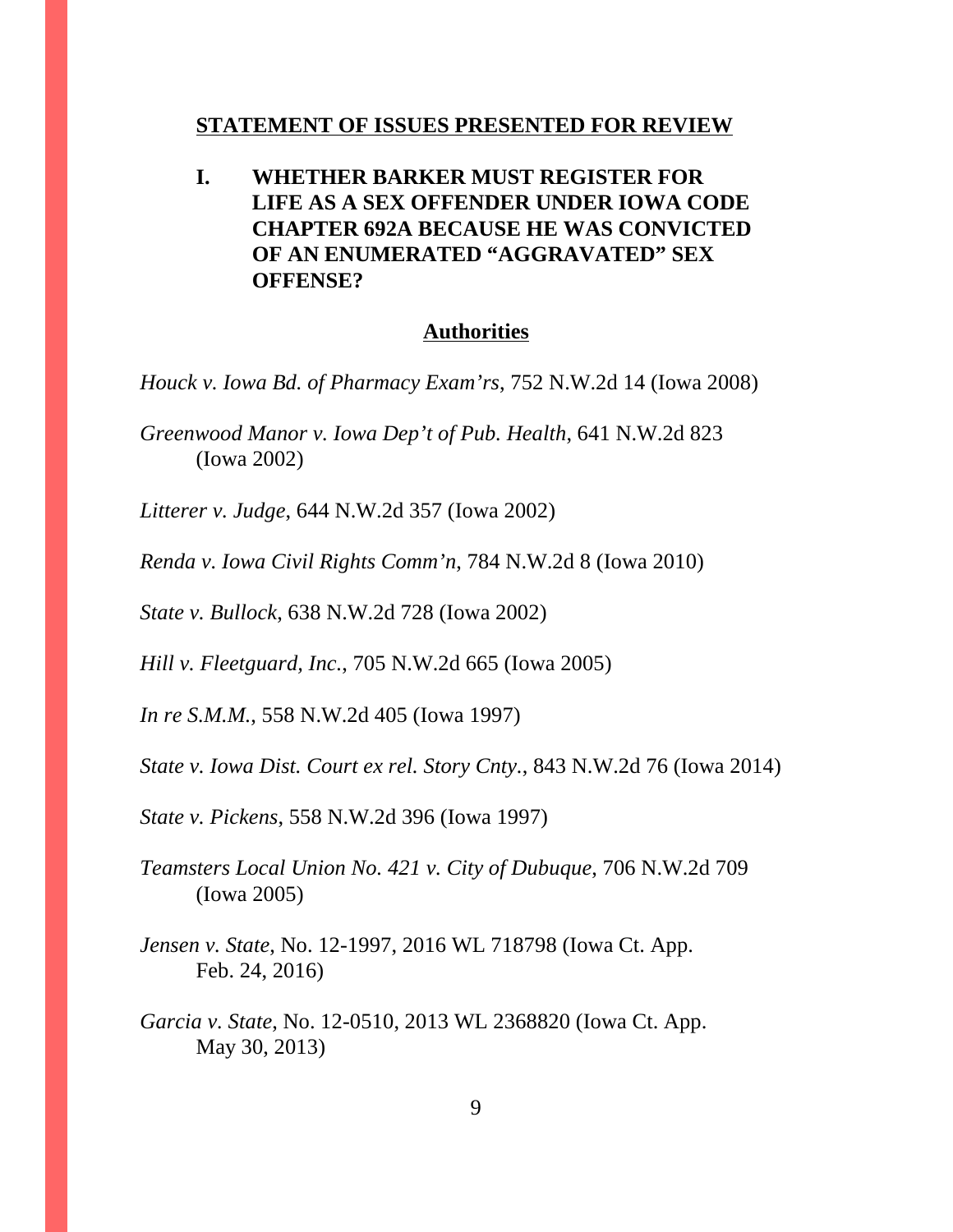*State v. Mussmann*, No. 06-1173, 2007 WL 1827336 (Iowa Ct. App. June 27, 2007)

*Kruse v. Iowa Dist. Court for Howard Cnty.*, 712 N.W.2d 695 (Iowa 2006)

*Employers Mut. Cas. Co. v. Van Haaften*, 815 N.W.2d 17 (Iowa 2012)

*Winnebago Indus., Inc. v. Haverly*, 727 N.W.2d 567 (Iowa 2006)

*Heidemann v. Sweitzer*, 375 N.W.2d 665 (Iowa 1985)

*Grant v. Department of Human Servs.*, 722 N.W.2d 169 (Iowa 2006)

*Hunter v. City of Des Moines*, 300 N.W.2d 121 (Iowa 1981)

*State v. Anderson*, 338 N.W.2d 372 (Iowa 1983)

*Smith v. Doe*, 538 U.S. 84 (2003)

Iowa Code § 17A.19(10)(c), (l) & (m)

Iowa Code § 17A.19(11)

Iowa Code § 17A.19(10)(m)

Iowa Code § 692A.116

Iowa Code § 17A.19(8)(a)

Iowa Code  $\S$  4.4(5)

Iowa Code § 692A.106(5)

Iowa Code § 692A.2(5) (2007)

Iowa Code § 692A.101(1)(a)(5)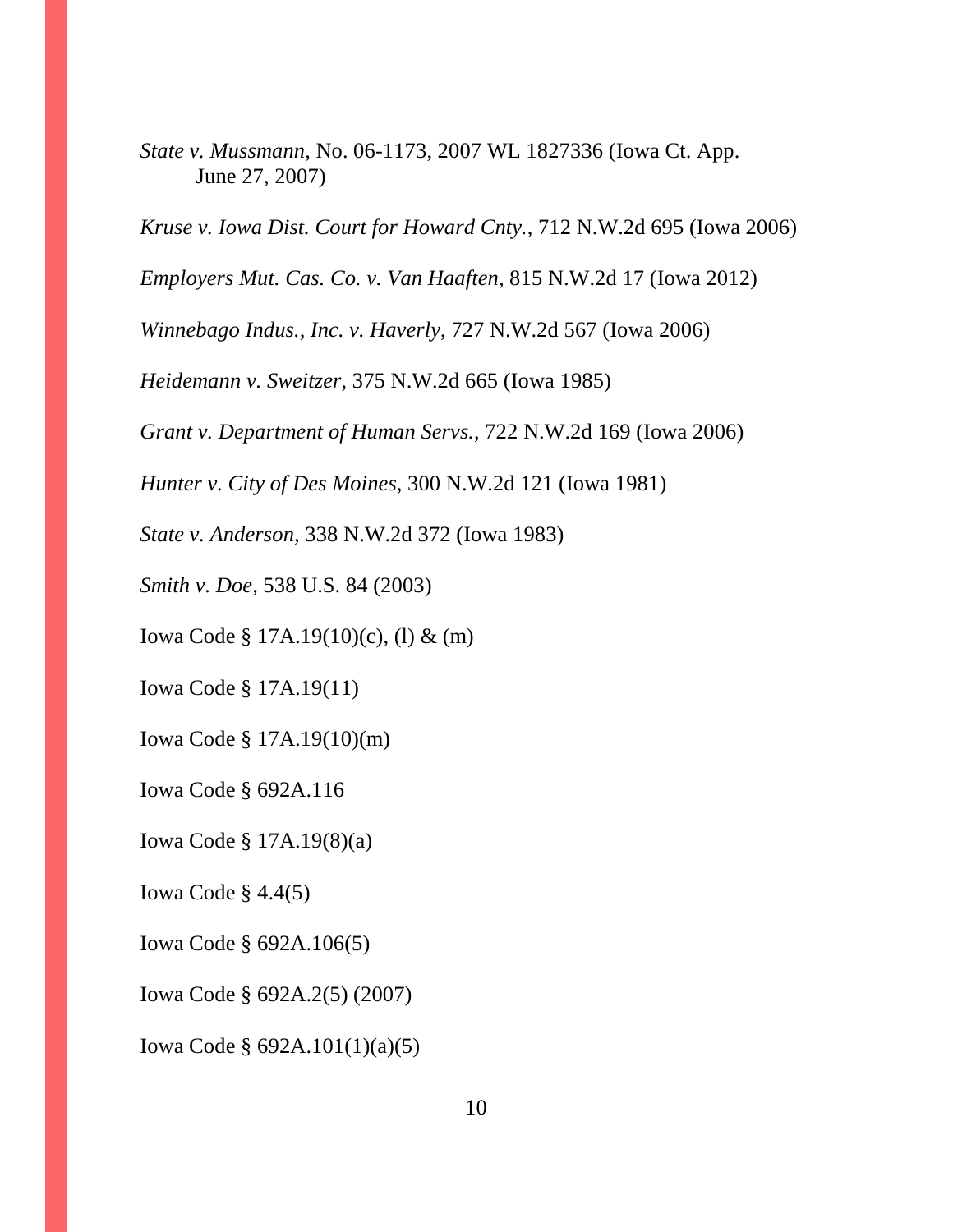Iowa Code § 692A.1(1)(e) (2007)

Iowa Code § 692A.101(7)

Iowa Code § 692A.5(1) (1999)

Iowa Code § 692A.109

Restatement (Second) of Judgments § 27

Iowa Code Ch. 80

Restatement (Second) of Judgments § 28(3)

Iowa Code § 692A.126

Allen Vestal, *Preclusion/Res Judicata Variables: Adjudicating Bodies*, 54 Geo. L.J. 857 (1966)

Iowa Code § 692A.118

Restatement (Second) of Judgments § 28(2)

## **II. WHETHER BARKER'S CLAIMS AGAINST THE IOWA DEPARTMENT OF PUBLIC SAFETY ARE RIPE FOR REVIEW AS HE HAS YET TO COMPLETE TEN YEARS ON THE IOWA SEX OFFENDER REGISTRY?**

#### **Authorities**

*Houck v. Iowa Bd. of Pharmacy Exam'rs*, 752 N.W.2d 14 (Iowa 2008)

*King v. State*, 818 N.W.2d 1 (Iowa 2012)

*State v. Bullock*, 638 N.W.2d 728 (Iowa 2002)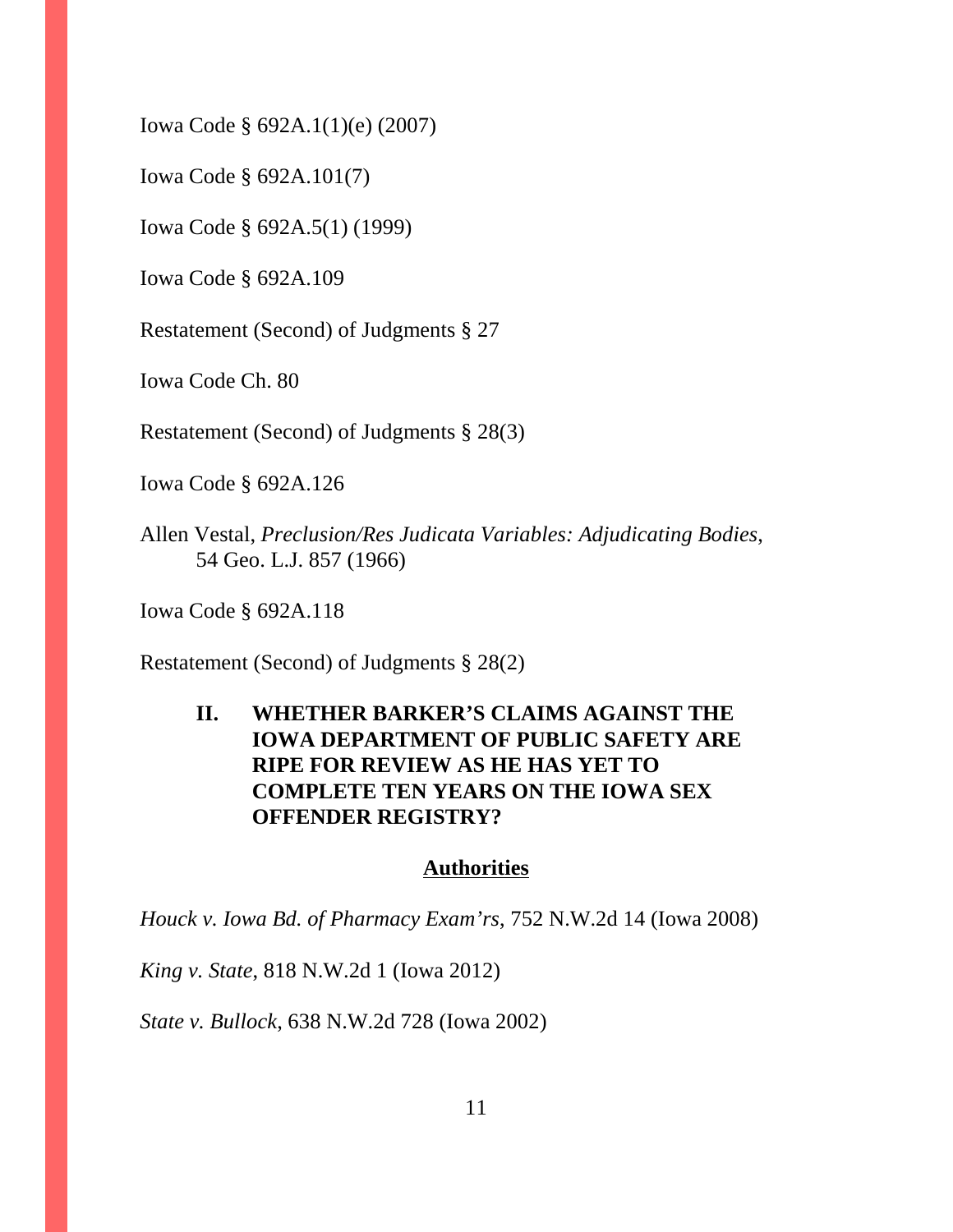*State v. Iowa Dist. Court ex rel. Story Cnty.*, 843 N.W.2d 76 (Iowa 2014)

*State v. Wade*, 757 N.W.2d 618 (Iowa 2008)

*Jensen v. State*, No. 12-1997, 2016 WL 718798 (Iowa Ct. App. Feb. 24, 2016)

*City of Des Moines v. Public Emp't Relations Bd.*, 275 N.W.2d 753 (Iowa 1979)

*Hill v. Fleetguard, Inc.*, 705 N.W.2d 665 (Iowa 2005)

*Belle of Sioux City, L.P. v. Iowa Racing & Gaming Comm'n*, No. 14-1158, 2016 WL 1129935 (Iowa Ct. App. March 23, 2016)

Iowa Code § 692A.107

Iowa Code § 692A.2(3) (2007)

Iowa Code § 17A.19(10)

Iowa Code § 17A.19(3)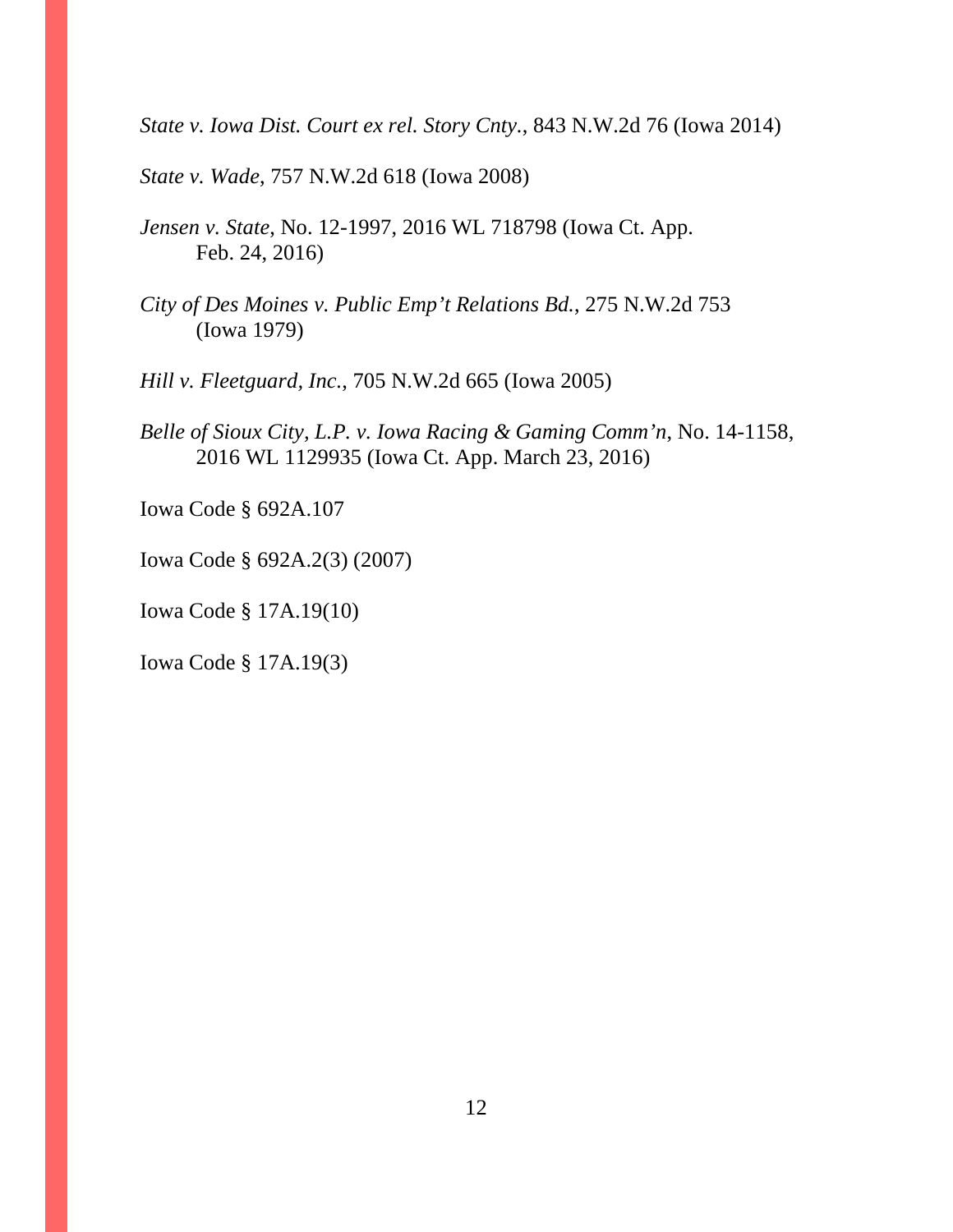#### **ROUTING STATEMENT**

Because this case involves the application of existing legal principles to the uncontested facts herein, transfer to the Court of Appeals would be appropriate. Iowa R. App. P.  $6.1101(3)(a)$ .

### **STATEMENT OF THE CASE**

Nature of the Case: Petitioner-Appellant Ross Barker [Barker] appeals from a ruling on Iowa Code chapter 17A judicial review entered by the Iowa District Court for Scott County. The Honorable Mark D. Cleve affirmed a final administrative determination by the Iowa Department of Public Safety that Barker shall register for life as a sex offender under Iowa Code chapter 692A.

Course of Proceedings and Disposition: On October 23, 2008, Barker registered with the Iowa Department of Public Safety [Department] as a sex offender based upon his 2008 conviction for violating Iowa Code section 709.11 – assault with intent to commit sexual abuse. (District Court Confidential Appendix [hereafter D.C. Con. App.] at 32-33 (Sex Offender Registration); Am. Con. App. 38-39). Barker filed a request for determination with the Department in October 2015, seeking clarification as to the length of his registration duty. (D.C. Con. App. at 36-67 (10/23/2015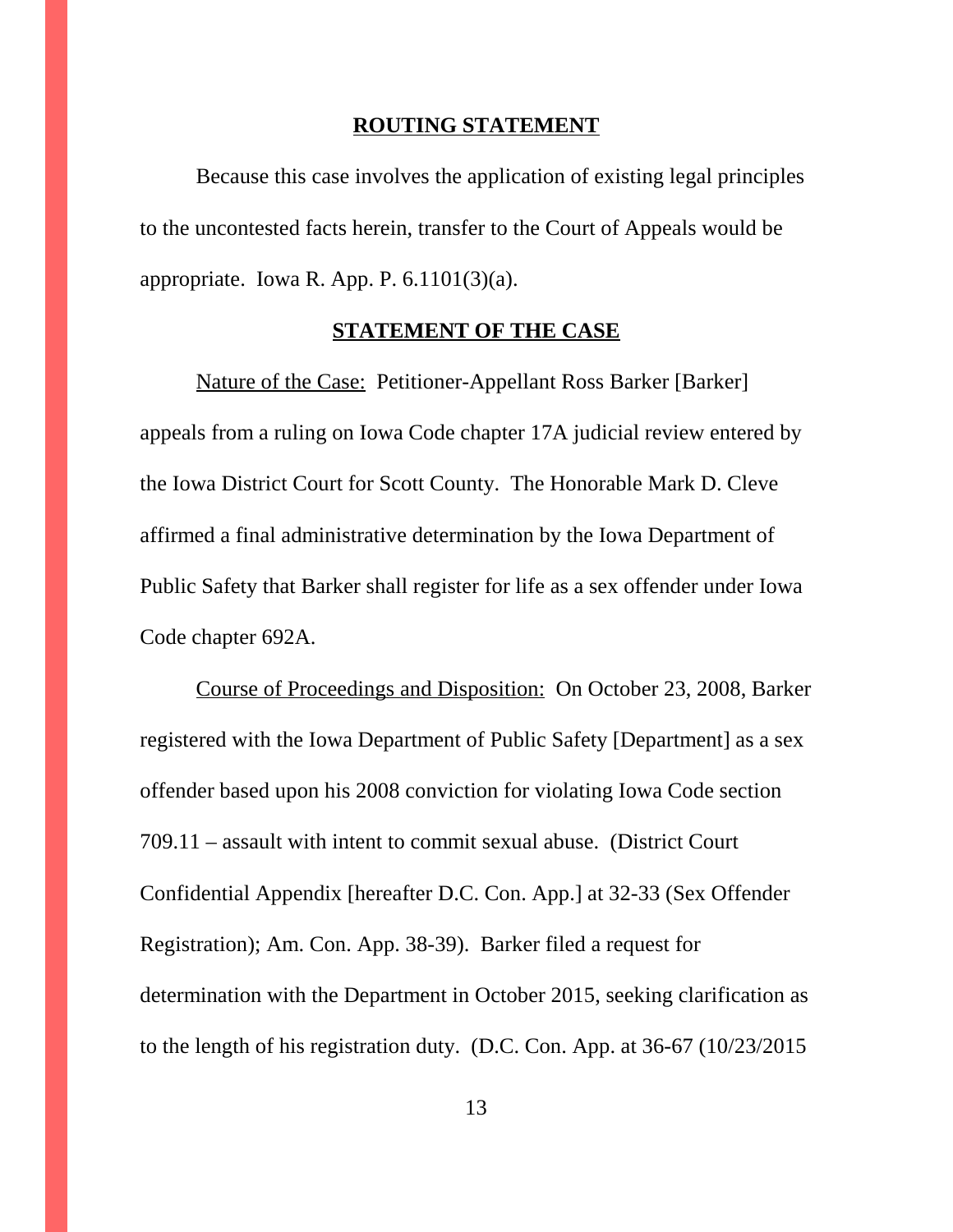Application for Determination); Am. Con. App. 42-73); *see* Iowa Code § 692A.116; 661 Iowa Admin. Code r. 83.3. Commissioner of Public Safety Roxann M. Ryan issued a determination on January 25, 2016, finding that Barker had been convicted of an "aggravated offense" for which lifetime registration as a sex offender was mandated by applicable code. (D.C. Con. App. at 68 (Decision of Determination); Am. Con. App. 74); *see* Iowa Code §§ 692A.101(1)(a)(5), 692A.106(5).

Barker subsequently filed for judicial review. (*See generally* Petition; Am. App. 8-17). While acknowledging that Barker had "received incorrect information as to his 692A registration requirements at multiple points during his criminal prosecution" the District Court ultimately found that the Department's determination that Barker was required by Iowa law to register for life as a sex offender was indeed correct. (Ruling on Petitioner's Petition for Judicial Review Under Iowa Code 17A.19 [Ruling] at 7; Am. App. 28). After quoting *State v. Bullock*, 638 N.W.2d 728 (Iowa 2002), the District Court specifically ruled that neither the criminal trial court nor the Iowa Court of Appeals had the authority to determine – correctly or incorrectly – the length of Barker's registration requirement. (Ruling at 5-7;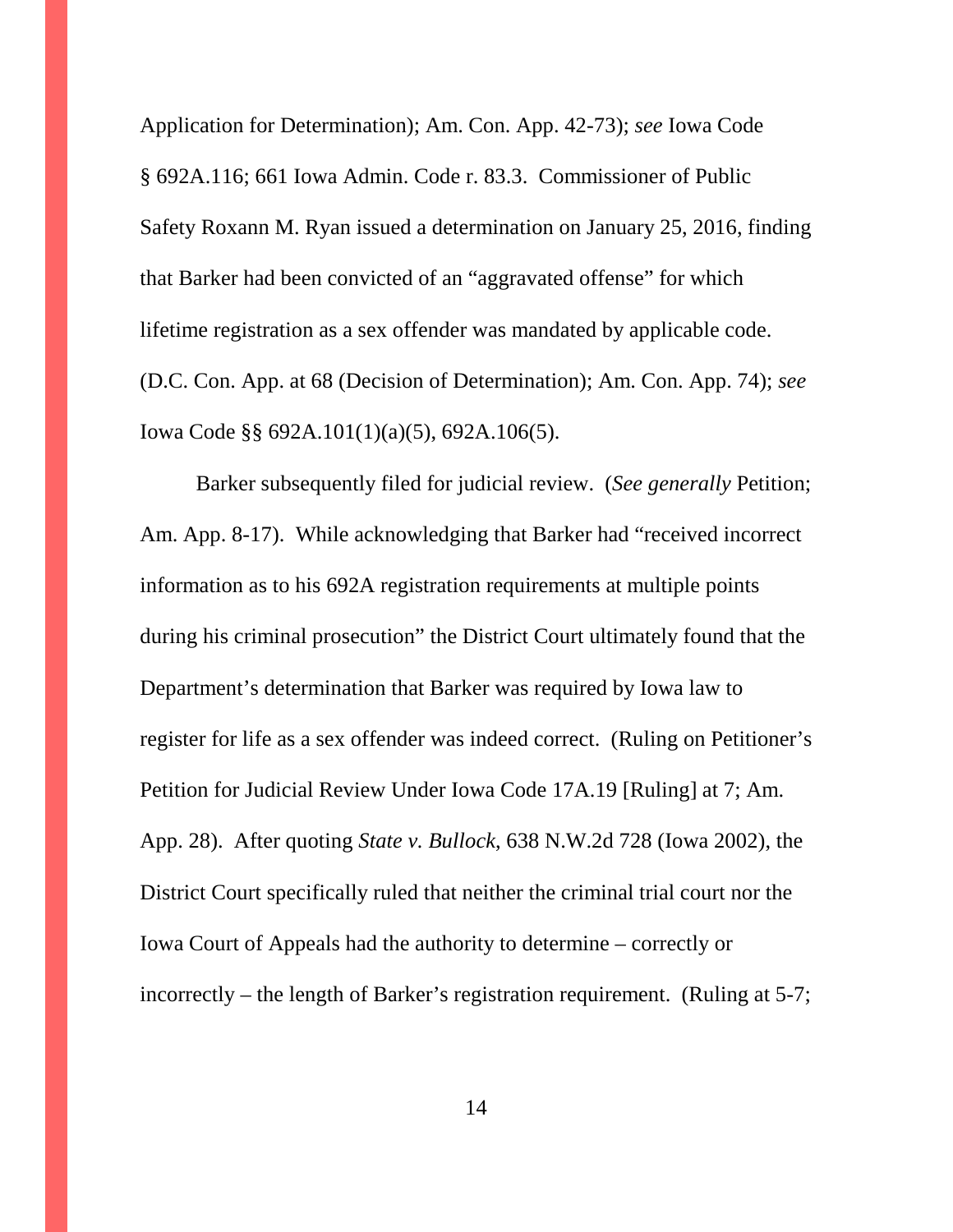Am. App. 26-28). Barker now appeals. (Notice of Appeal; Am. App. 30-31).

Statement of Facts: The Department is mandated by law to maintain a central registry of information collected from persons required by Iowa law to register as sex offenders. Iowa Code § 692A.118 (2015); *see* Iowa Code § 692A.10 (2007).<sup>1</sup> Sex offender registration is solely an administrative function delegated to the Department and is not a sentencing issue within the purview of a criminal court. *See, e.g., Kruse v. Iowa Dist. Court for Howard Cnty.*, 712 N.W.2d 695, 699 (Iowa 2006) ("[I]t is the operative command of the statutes . . . that impose the registration requirement on the convicted party rather than the judgment of the court."); *State v. Bullock*, 638 N.W.2d 728, 735 (Iowa 2002); *State v. Mussmann*, No. 06-1173, 2007 WL 1827336 at \*2 (Iowa Ct. App. June 27, 2007).

1 Barker initially registered as a sex offender pursuant to Iowa Code chapter 692A on October 23, 2008 upon his release from incarceration and commencement of his special sentence. (*See* D.C. Con. App. at 32-33; Am. Con. App. 38-39). Barker does not contest that he is required to register in Iowa as a sex offender for a minimum of ten years based upon his 2008 conviction. During its 2009 session, the Iowa General Assembly substantially amended Iowa Code chapter 692A. *See* 2009 Iowa Acts ch. 119. The 2009 amendments to Iowa Code chapter 692A are applicable to persons convicted of a requisite criminal offense prior to July 1, 2009 who, like Barker, were "required to be on the sex offender registry as of June 30, 2009." Iowa Code § 692A.125(2)(a). For this reason, unless otherwise noted, Barker's claims are analyzed under the 2015 Iowa Code, the version of the Code applicable at the time Barker submitted his request for determination to the Department. *See* Iowa Code § 17A.19(8)(b).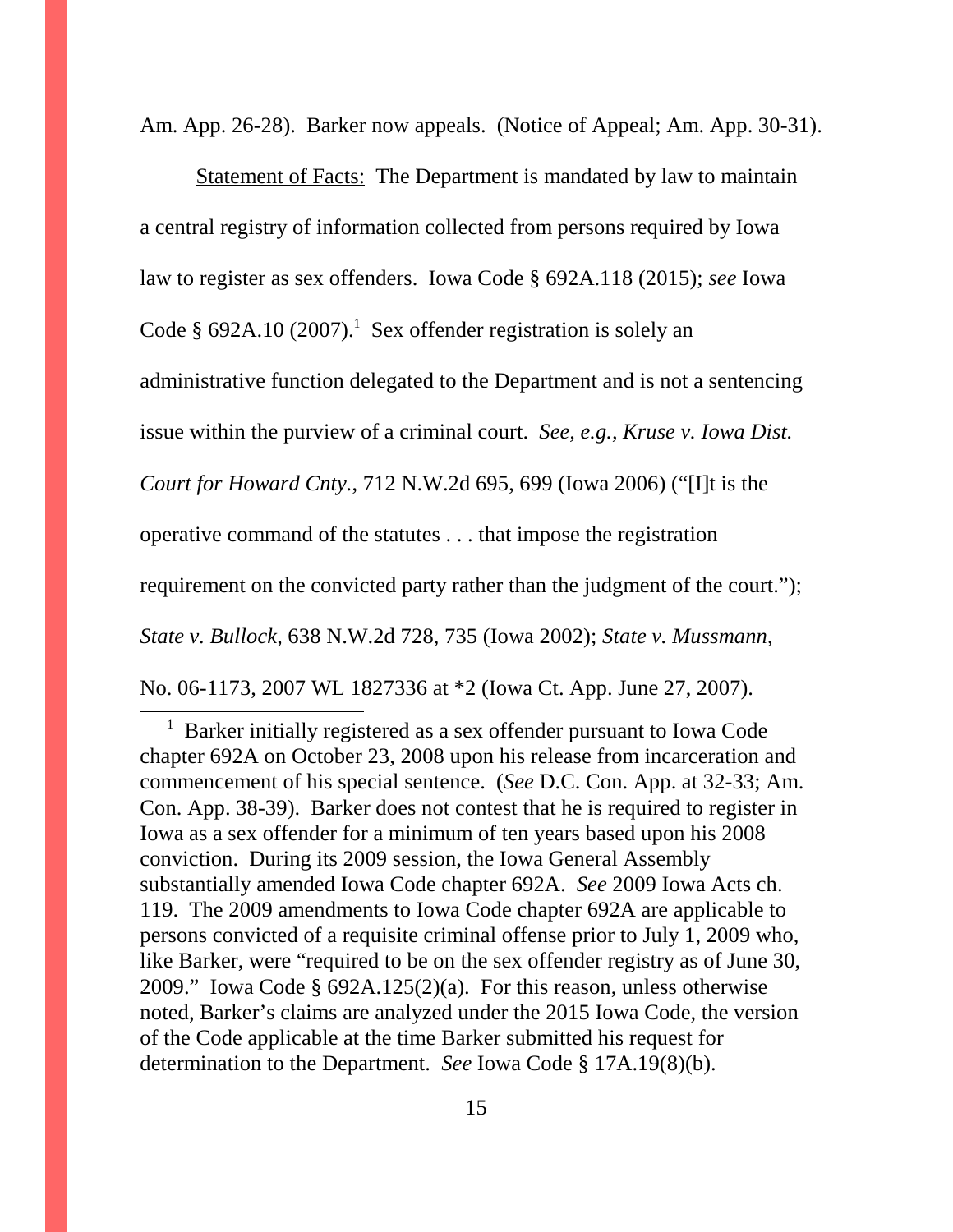### *Overview of Sex Offender Registry*

Persons convicted of any of the statutorily delineated criminal offenses involving sexual misconduct shall register as sex offenders in the state of Iowa. Iowa Code §§ 692A.102, 692A.103; *see* Iowa Code § 692A.2 (2007). Assault with intent to commit sexual abuse is one such delineated offense. Iowa Code § 692A.102(1)(b)(6); *see* Iowa Code § 692A.1(1)(e) (2007).

In most cases, a person convicted of a qualifying sex offense is required to register for a minimum period of ten years. Iowa Code §§ 692A.103(1), 692A.106(1); *see* Iowa Code §§ 692A.1(1), 692A.2(1) (2007). Notwithstanding: "A sex offender shall . . . upon conviction of an aggravated offense *. . .* register for life." Iowa Code § 692A.106(5); *see* Iowa Code § 692A.2(5) (2007). Among the crimes designated as an "aggravated offense" for registry purposes is assault with intent to commit sexual abuse in violation of Iowa Code section 709.11. Iowa Code § 692A.101(1)(a)(5) (defining "aggravated offense"); *see* Iowa Code § 692A.1(1)(e) (2007). A sex offender is not required to register as a sex offender while incarcerated. Iowa Code § 692A.103(2); *see* Iowa Code § 692A.2(6) (2007).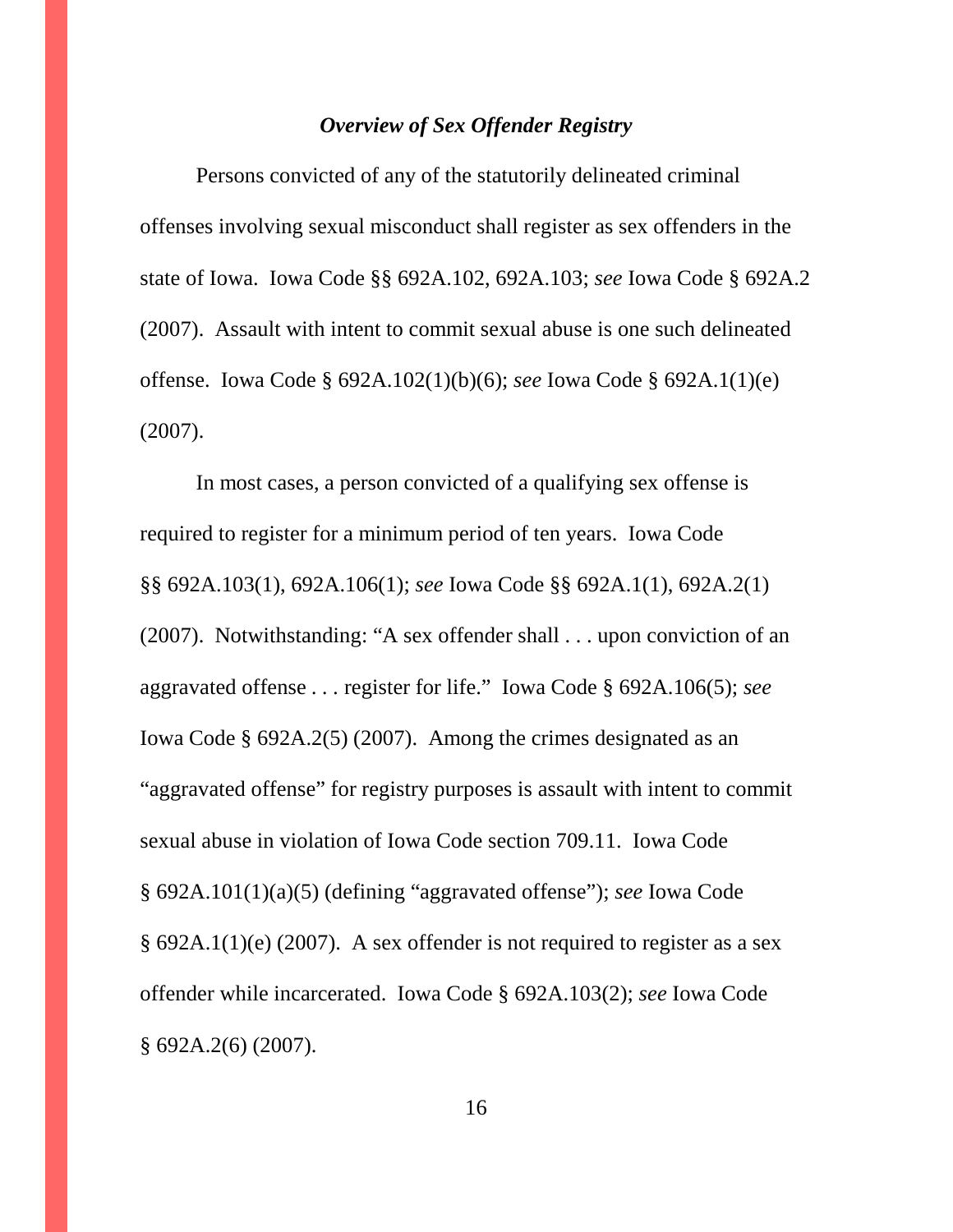A person may petition the Iowa Department of Public Safety for a determination as to whether that person is obligated under Iowa law to register as a sex offender. Iowa Code § 692A.116; 661 Iowa Admin. Code r. 83.3(5); *see* Iowa Code § 692A.8 (2007). The Department is to, within 90 days of the filing of such a request and receipt of all required supporting documents, determine whether that person was in fact convicted of a registrable sex offense and whether the time period during which that person is required to register has expired. Iowa Code § 692A.116; 661 Iowa Admin. Code r. 83.3(6). A reviewing court lacks authority to determine the length of any registration requirement until after the Department has made an administrative determination as to the nature and extent of an offender's registration obligation. *Bullock*, 638 N.W.2d at 735.

#### *Ross Barker*

On March 14, 2008, Barker pled guilty to an aggravated misdemeanor charge of assault with intent to commit sexual abuse in violation of Iowa Code section 709.11. (District Court Public Appendix [hereafter D.C. Pub. App.] at 11-12 (Plea of guilty); Am. App. 42-43). The criminal court accepted Barker's guilty plea and sentenced him on April 10, 2008 to a twoyear term of incarceration, a \$650 fine and assessed court costs. (D.C. Pub.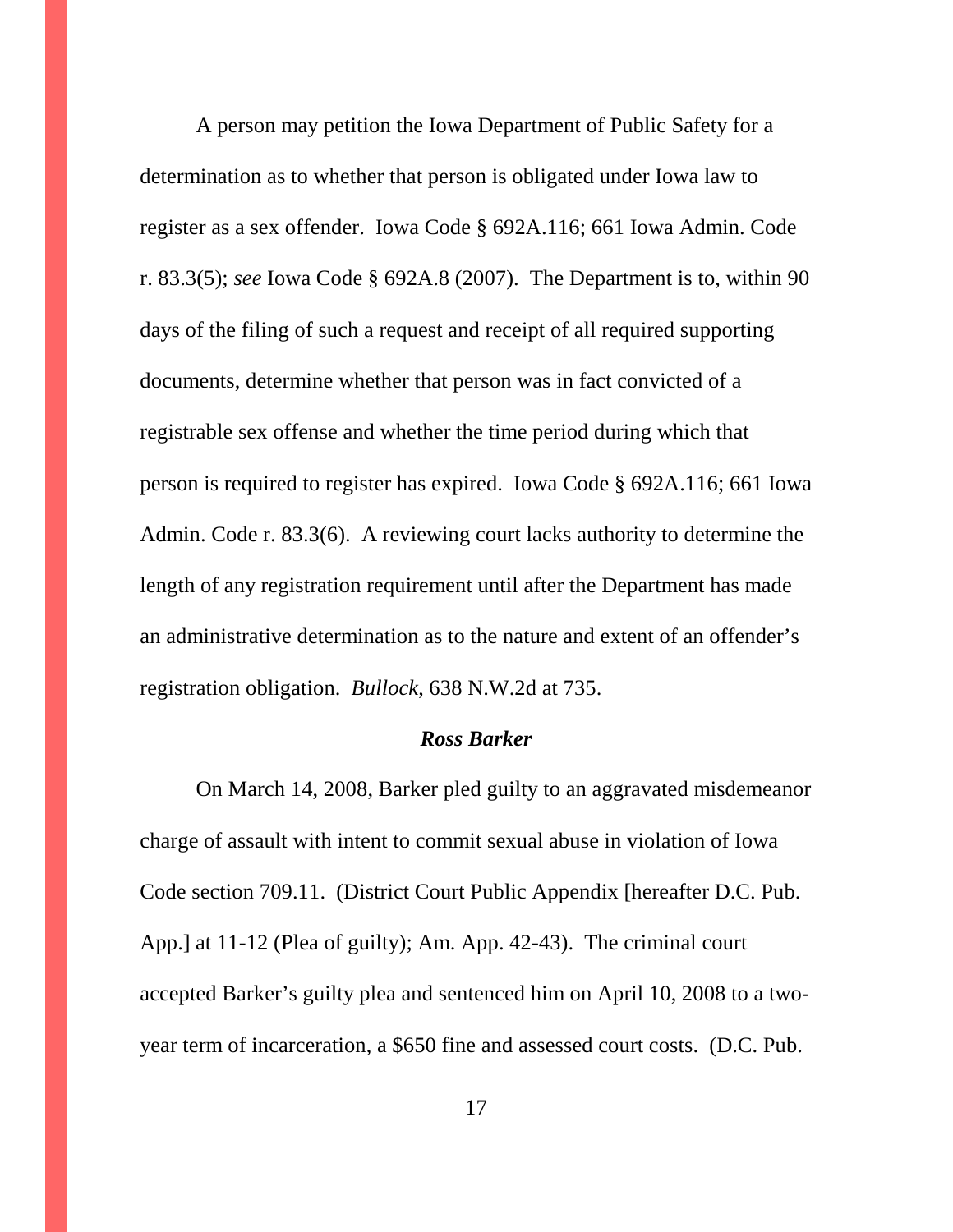App. at 27; Am. App. 58). During the plea hearing, the sentencing judge told Barker that he would be "required to be on the Sex Offender Registry for a period of ten years." (D.C. Pub. App. at 22-23; Am. App. 53-54). The sentencing court noted in its sentencing order that Barker had been advised of the "Notification of Registration Requirement." (D.C. Pub. App. at 27; Am. App. 58). The sentencing order was later amended to also include the ten-year special sentence mandated by Iowa Code section 903B.2. (D.C. Pub. App. at 22, 29; Am. App. 53, 60).

Upon his October 23, 2008 release from prison custody, Barker began serving his special sentence. (*See* Movement Summary; Am. App. 179). Barker immediately registered with the Iowa Sex Offender Registry. (D.C. Con. App. at 32-33 (Sex Offender Registration); Am. Con. App. 38-39). At the time of his registration, Barker also acknowledged receipt of written notification of his duty to register as a sex offender under Iowa Code chapter 692A. (D.C. Con. App. at 34-35 (Notification of Registration Requirement); Am. Con. App. 40-41). Through this notification, Barker was specifically advised that "[a] person shall register for life . . . upon a conviction for an 'aggravated offense.'" (D.C. Con. App. at 34; Am. Con. App. 40). This notification further advised Barker that assault with intent to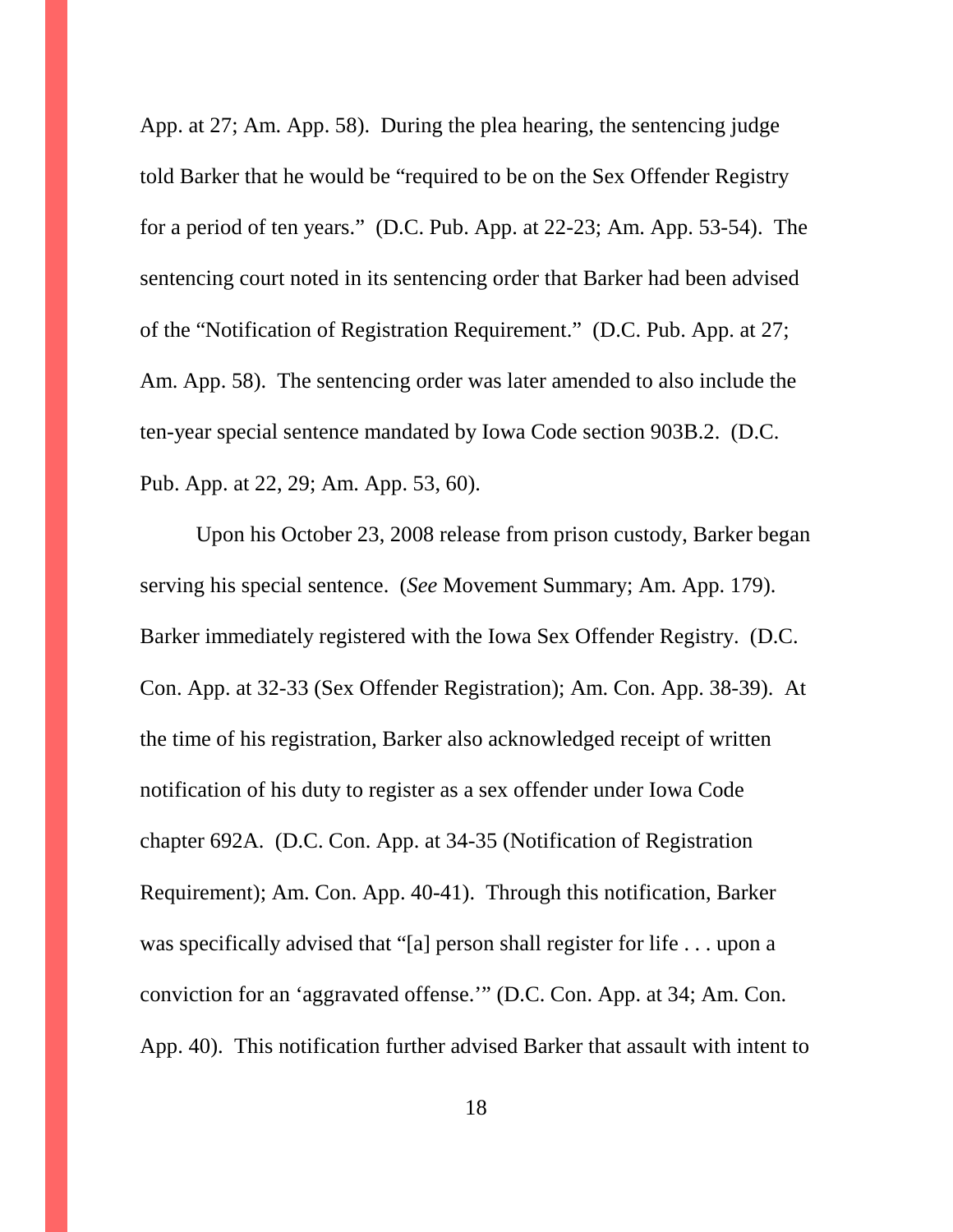commit sexual abuse in violation of Iowa Code section 709.11 was one such "aggravated offense." (D.C. Con. App. at 34; Am. Con. App. 40). This notification also informed Barker how he could seek a binding determination from the Department concerning his registration status. (D.C. Con. App. at 35; Am. Con. App. 41).

Barker returned to prison for two years upon the January 6, 2009 revocation of his special sentence. (*See* Movement Summary; Am. App. 179). Barker's special sentence was again revoked on March 15, 2011. (*See* Movement Summary; Am. App. 179). Barker was eventually released from prison on July 9, 2013 upon the discharge of his special sentence. (*See* Movement Summary; Am. App. 179). Barker's sex offender registration requirement was tolled while he was incarcerated. *See* Iowa Code § 692A.107; Iowa Code § 692A.2(3) (2007).

Barker has filed multiple applications for postconviction relief seeking to have his assault with intent conviction vacated. (D.C. Pub. App. at 32-47 (Scott Co. No. PCCE111471 – filed 8/7/2008), 53-66 (Scott Co. No. PCCE124901 – filed 4/4/2014); Am. App. 63-78, 84-97). Barker voluntarily dismissed his first postconviction application. (D.C. Pub. App. at 48; Am. App. 79). The district court dismissed Barker's second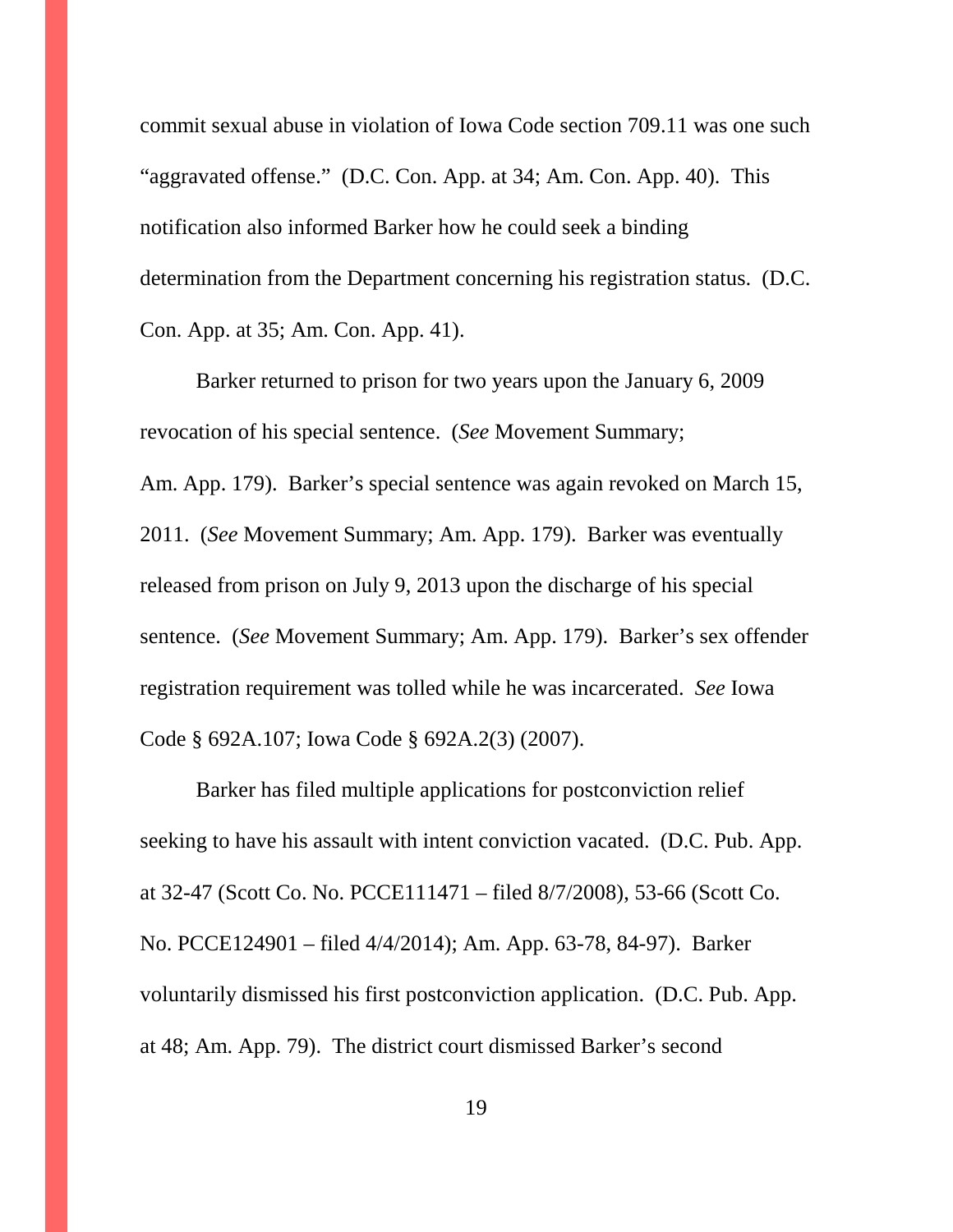postconviction application as untimely. (D.C. Pub. App. at 72-79;

14-1178, 2015 WL 5287142 (Iowa Ct. App. Sept. 10, 2015));

Am. App. 103-110). Barker's appeal of the district court's dismissal order was affirmed by the Iowa Court of Appeals in part because it found that Barker failed to provide evidence that he was in fact subject to a lifetime registry requirement. (D.C. Pub. App. at 121-22 (*Barker v. State*, No.

Am. App. 152-153). The Court of Appeals further speculated that Barker could not have been misled as to the length of his sex offender registration requirement by the sentencing court or his counsel because "under [Iowa Code] section 692A.106, Barker was required to be placed on the Sex Offender Registry for a period of ten years, not a lifetime . . . ." (D.C. Pub. App. at 121; Am. App. 152). Barker's application for further review of the Court of Appeal's ruling was denied by this Court on November 9, 2015. (D.C. Pub. App. at 146-47; Am. App. 177-178).

Although Barker had the right to seek a formal, binding decision concerning the length of his registration duty at any time after his initial sex offender registration by filing a request for determination with the Department, Barker waited until October 2015 to first do so. (D.C. Con. App. at 36-67 (10/23/2015 Application for Determination); Am. Con.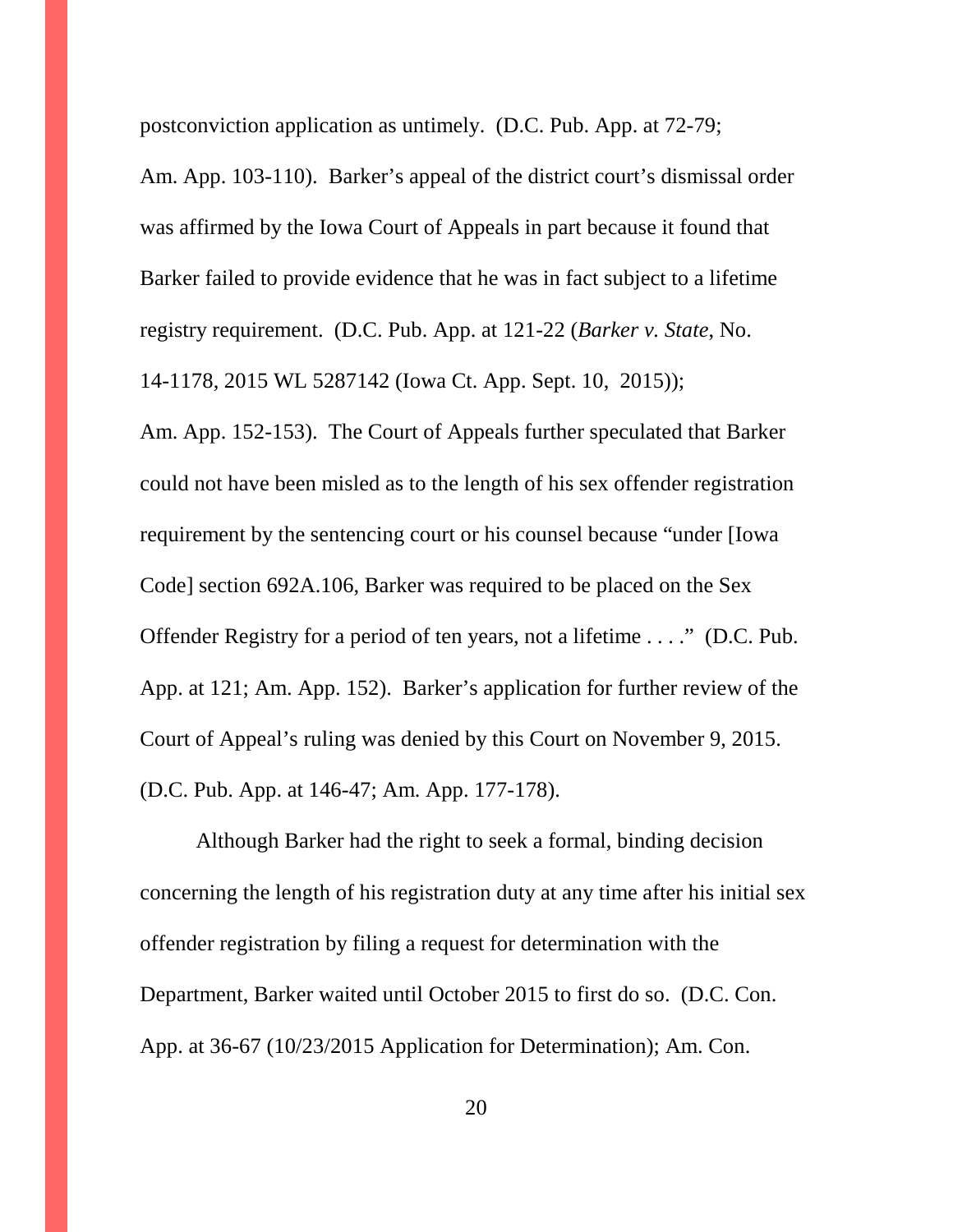App. 42-73); *see* Iowa Code § 692A.116; 661 Iowa Admin. Code r. 83.3; *see also* Iowa Code § 692A.8 (2007). On January 25, 2016, Commissioner of Public Safety Roxann M. Ryan issued a written determination finding that Barker had been convicted of an assault with intent to commit sexual abuse in violation of Iowa Code section 709.11 – an "aggravated offense" for which lifetime registration as a sex offender was mandated. (D.C. Con. App. at 68 (Decision of Determination); Am. Con. App. 74); *see* Iowa Code §§ 692A.101(1)(a)(5), 692A.106(5).

Additional facts will be mentioned in the course of the Department's argument as necessary.

#### **ARGUMENT**

## **I. BARKER MUST REGISTER FOR LIFE AS A SEX OFFENDER UNDER IOWA CODE CHAPTER 692A BECAUSE HE WAS CONVICTED OF AN ENUMERATED "AGGRAVATED" SEX OFFENSE.**

Standard of Review: The Court's standard of review is to correct errors of law committed by the district court. *E.g., Houck v. Iowa Bd. of Pharmacy Exam'rs*, 752 N.W.2d 14, 16 (Iowa 2008); *Greenwood Manor v. Iowa Dep't of Pub. Health*, 641 N.W.2d 823, 830 (Iowa 2002). When scrutinizing the propriety of a district court's judicial review ruling, the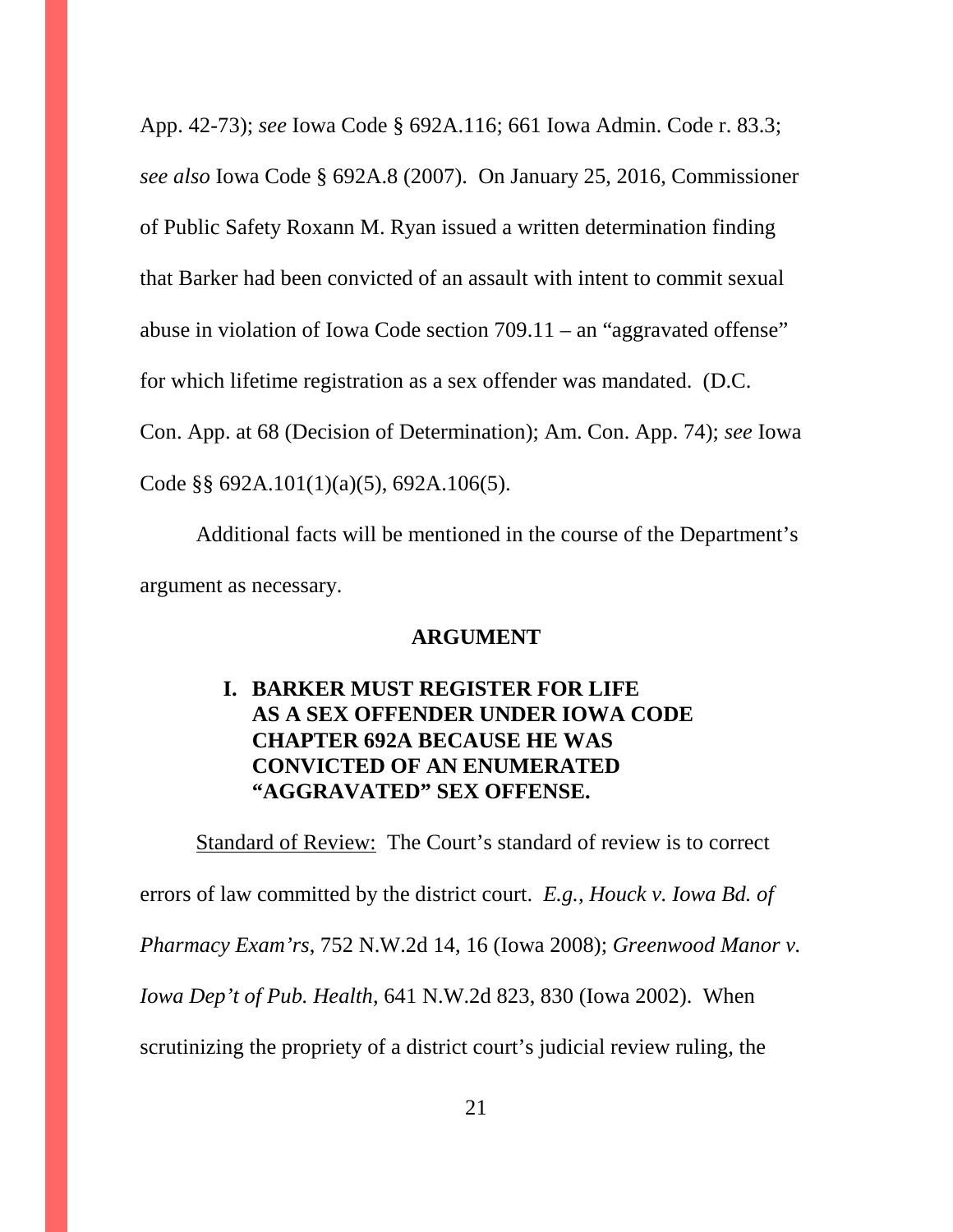Court applies the standards of Iowa Code section 17A.19(10) to the challenged agency action to determine whether its conclusions are the same as those of the district court. *Litterer v. Judge*, 644 N.W.2d 357, 360-61 (Iowa 2002); *see Greenwood Manor*, 641 N.W.2d at 830. Because this case does not arise from the Department's conduct of a contested case hearing, the Court should apply the scope and standard of review applicable to the review of "other agency action." *See Greenwood Manor*, 641 N.W.2d at 834.

Barker asserts prejudice on the sole ground that the Department failed to give appropriate preclusive effect to the sentencing court's and the Court of Appeals' mistaken statements regarding the length of Barker's registration duty when the Department determined that Iowa Code chapter 692A mandates that Barker register for life as a sex offender. Reviewing courts are to give appropriate deference to those matters vested by a provision of law in the discretion of the agency. Iowa Code § 17A.19(10)(c), (l) & (m), 17A.19(11); *see, e.g., Renda v. Iowa Civil Rights Comm'n*, 784 N.W.2d 8, 10-14 (Iowa 2010). As the agency statutorily designated to determine a sex offender's registration status, the Department's application of law to fact is entitled to heightened deference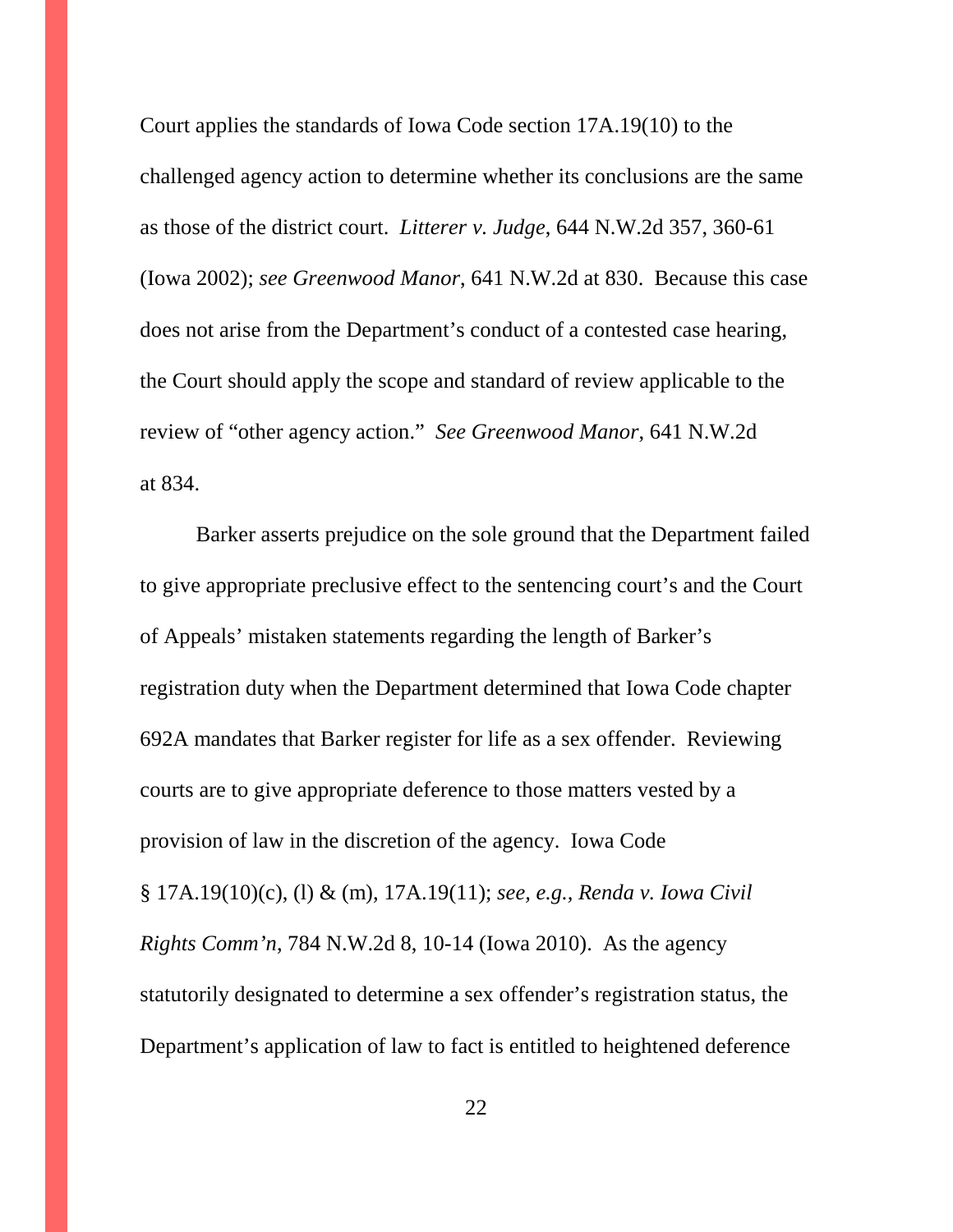in this matter and may only be reversed if irrational, illogical, or wholly unjustifiable. Iowa Code § 17A.19(10)(m); *see* Iowa Code § 692A.116 (determination of requirement to register); *e.g., Bullock*, 638 N.W.2d at 735 ("the determination of the length of any required registration is an administrative decision initially committed to the Department of Public Safety").

Ultimately, "[t]he burden of demonstrating the required prejudice and the invalidity of agency action is on the party asserting invalidity." Iowa Code § 17A.19(8)(a). It is, therefore, Barker's burden to demonstrate that the Department's determination was entered in violation of applicable law and prejudiced his rights. *See Hill v. Fleetguard, Inc.*, 705 N.W.2d 665, 671 (Iowa 2005).

Preservation of Error: The question of whether the Department correctly concluded that Barker was required to register for life as a sex offender as a result of his 2008 assault with intent to commit sexual abuse conviction was raised before and decided by the District Court, and is therefore preserved for appellate review. (*See* Petition; Ruling; Am. App. 8- 17; 22-29).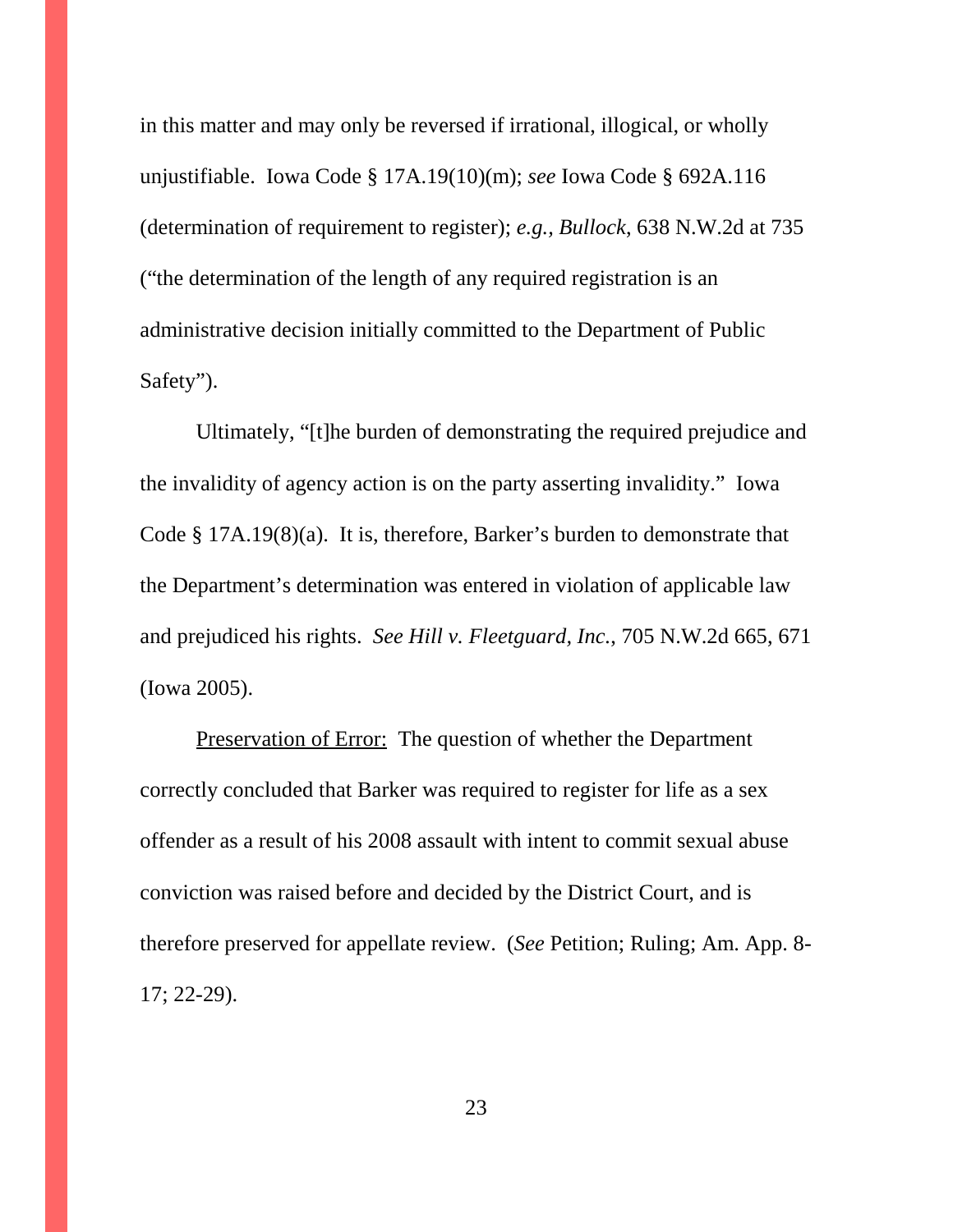Argument: Before addressing the merits, it is necessary to place this case into its proper context. This case is not about whether Barker was misled by his defense attorney or the criminal court prior to the entry of his guilty plea. Nor is this case about whether the Court of Appeals properly affirmed the dismissal of Barker's postconviction relief action through which he questioned the voluntariness of his guilty plea. Despite Barker's attempts to relitigate the fairness of his criminal conviction through this appeal, this case is solely about whether the Department correctly applied Iowa Code chapter 692A's registration requirements to Barker when it issued its administrative decision in response to Barker's Iowa Code section 692A.116 request for determination. As the District Court aptly noted in recognition of Barker's ongoing efforts to invalidate his plea based upon his receipt of incorrect registration information: "Barker's remedy, if he has one, must be litigated in a postconviction relief action." (Ruling at 7; Am. App. 28).

In this case, Barker concedes that he was convicted of an "aggravated offense" for which lifetime sex offender registration is called for by Iowa Code section 692A.106(5). Instead, Barker argues that the Department is barred by *res judicata* from independently determining the length of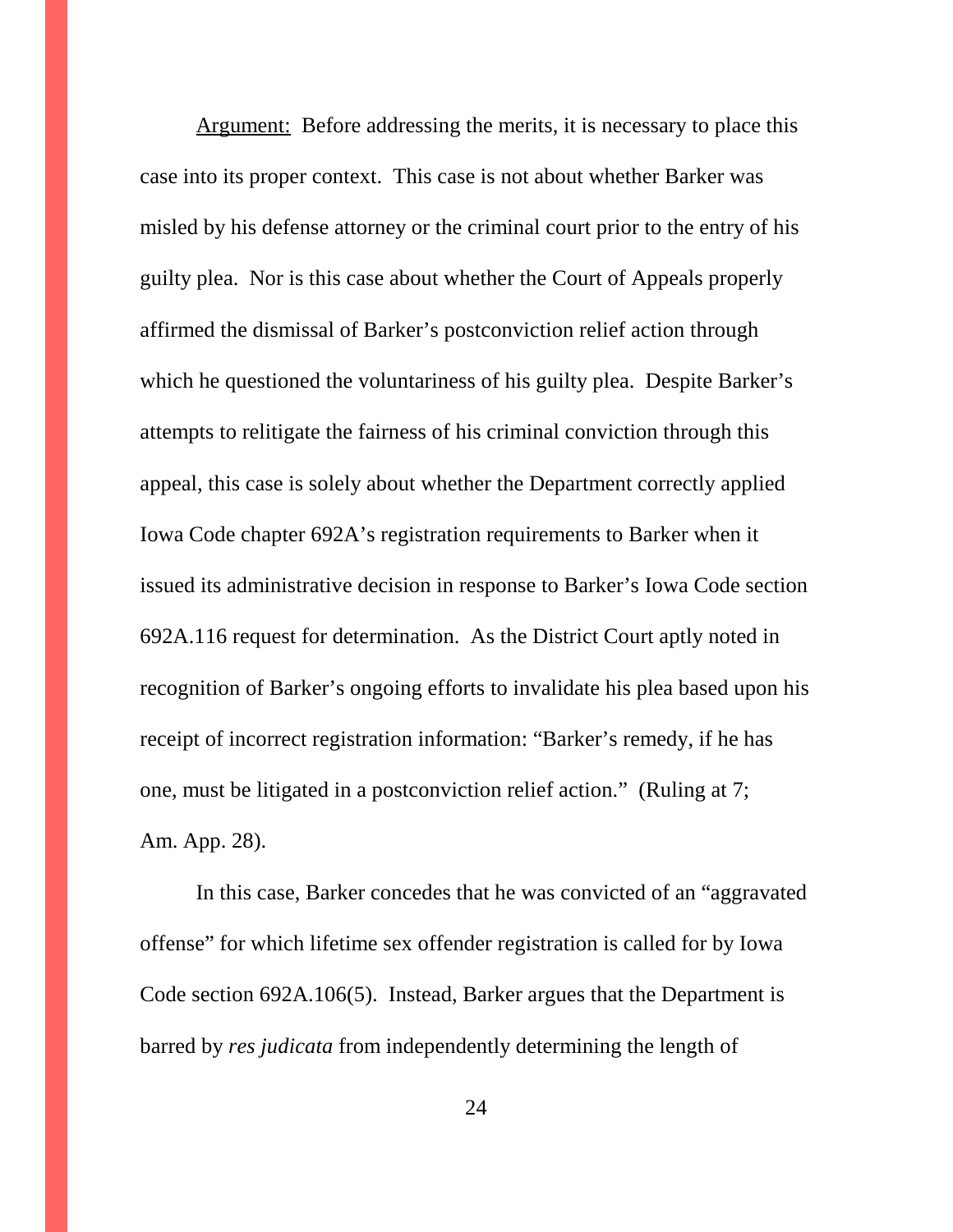Barker's registration duty contrary to the earlier pronouncements of the sentencing court and the Court of Appeals.

Barker's arguments are misplaced as the legislature has ceded sole authority to determine the fact or length of a sex offender's registration requirement to the Department. The public safety objectives of the sex offender registry would be unreasonably undermined if the Department's independent authority to determine an offender's registration status could be usurped by court proceedings at which the Department was not a party nor had its interests represented. Intervening statutory amendments further draw into question the preclusive effect that any earlier judicial findings that purported to limit Barker's registration duty to only ten years are entitled.

#### *Registration Intended to Protect, Not Punish*

This Court has held that the purpose of Iowa Code chapter 692A is clear: "to require registration of sex offenders and thereby protect society from those who because of probation, parole, or other release are given access to members of the public." *In re S.M.M.*, 558 N.W.2d 405, 408 (Iowa 1997); *see also State v. Iowa Dist. Court ex rel. Story Cnty.*, 843 N.W.2d 76, 81 (Iowa 2014) ("the purpose of the registry is protection of the health and safety of individuals, and particularly children, from individuals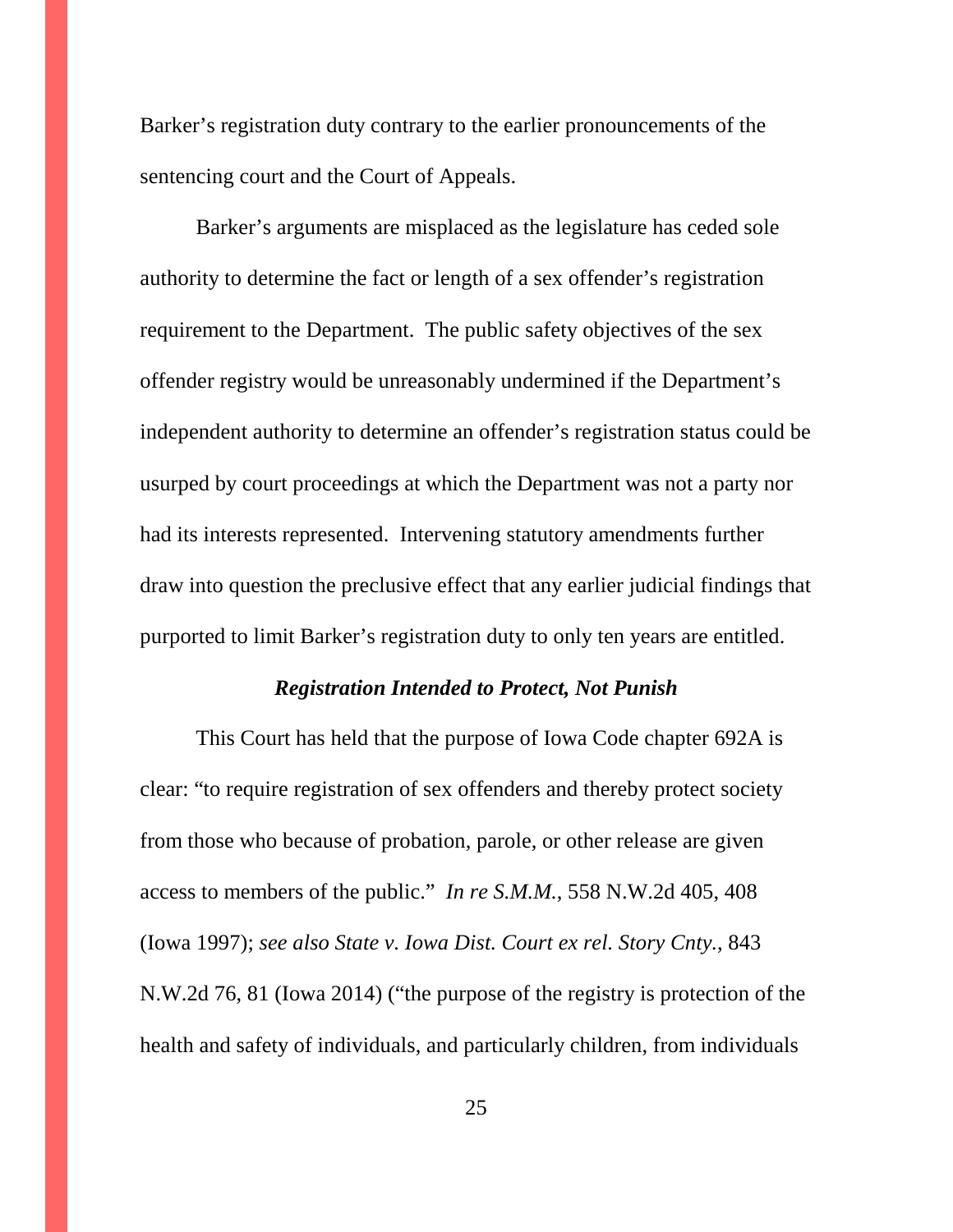who, by virtue of probation, parole, or other release, have been given access to members of the public"); *State v. Pickens*, 558 N.W.2d 396, 400 (Iowa 1997) ("the statute was motivated by concern for public safety, not to increase the punishment"). Thus, Iowa Code chapter 692A's registration requirements were not enacted to punish perpetrators, but to promote public safety through the dissemination of information. *See, e.g., Pickens*, 558 N.W.2d at 400; *In re S.M.M.*, 558 N.W.2d at 408.

Therefore, any alleged ambiguities in Iowa's sex offender law or uncertainties as to its application to a particular offender should be resolved in favor of furthering public safety by requiring continued registration. Iowa Code § 4.4(5) ("Public interest is favored over any private interest"); *see Teamsters Local Union No. 421 v. City of Dubuque*, 706 N.W.2d 709, 717 (Iowa 2005).

#### *Lifetime Registration Mandated*

All persons convicted of an "aggravated" sex offense are subject to mandatory lifetime registration as a sex offender in Iowa. Iowa Code § 692A.106(5); *see* Iowa Code § 692A.2(5) (2007). It is uncontested that Barker was convicted of assault with intent to commit sexual abuse in violation of Iowa Code section 709.11. (D.C. Pub. App. at 27;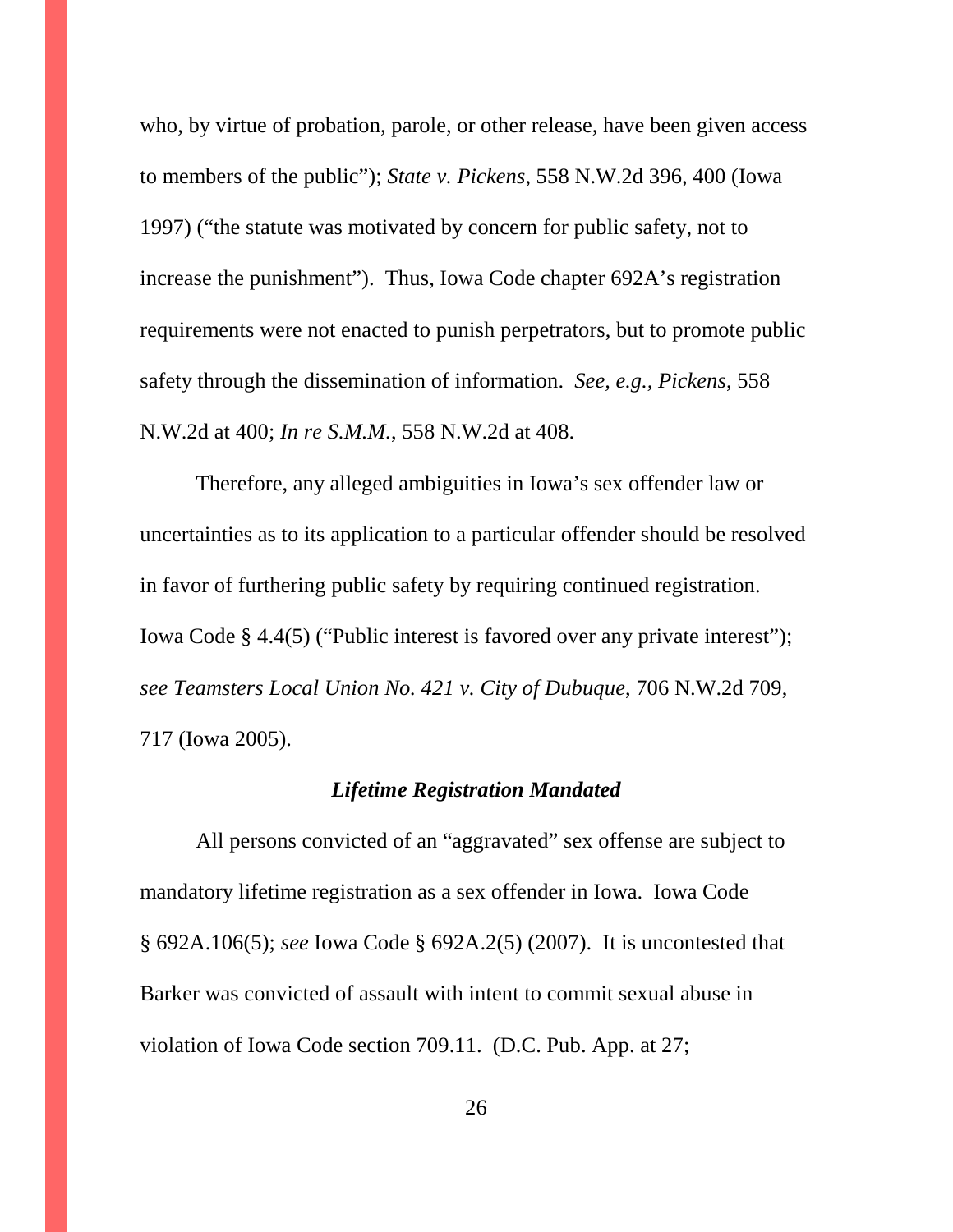Am. App. 58). Assault with intent to commit sexual abuse is designated by code as an "aggravated offense." Iowa Code § 692A.101(1)(a)(5); *see* Iowa Code § 692A.1(1)(e) (2007). Barker's conviction has not been reversed or otherwise set aside. *See* Iowa Code § 692A.101(7) ("'Convicted' does not mean a plea, sentence, [or] adjudication . . . which has been reversed or otherwise set aside.").

Thus, the Department's section 692A.116 determination in this case that Barker was convicted of an aggravated offense for which lifetime sex offender registration is compulsory under Iowa law is unquestionably correct and should be affirmed.

## *Registration Solely an Administrative Function*

Even though sex offender registration is not considered punishment, Barker contends that the issue of the length of his duty to register as a sex offender was resolved by the sentencing court and later reaffirmed by the Court of Appeals. Yet, this Court has long since held that outside the scope of juvenile proceedings, a sentencing court is without authority to determine the fact or length of a defendant's obligations under Iowa Code chapter 692A to register as a sex offender. *See Bullock*, 638 N.W.2d at 735 ("the determination of the length of any required registration is an administrative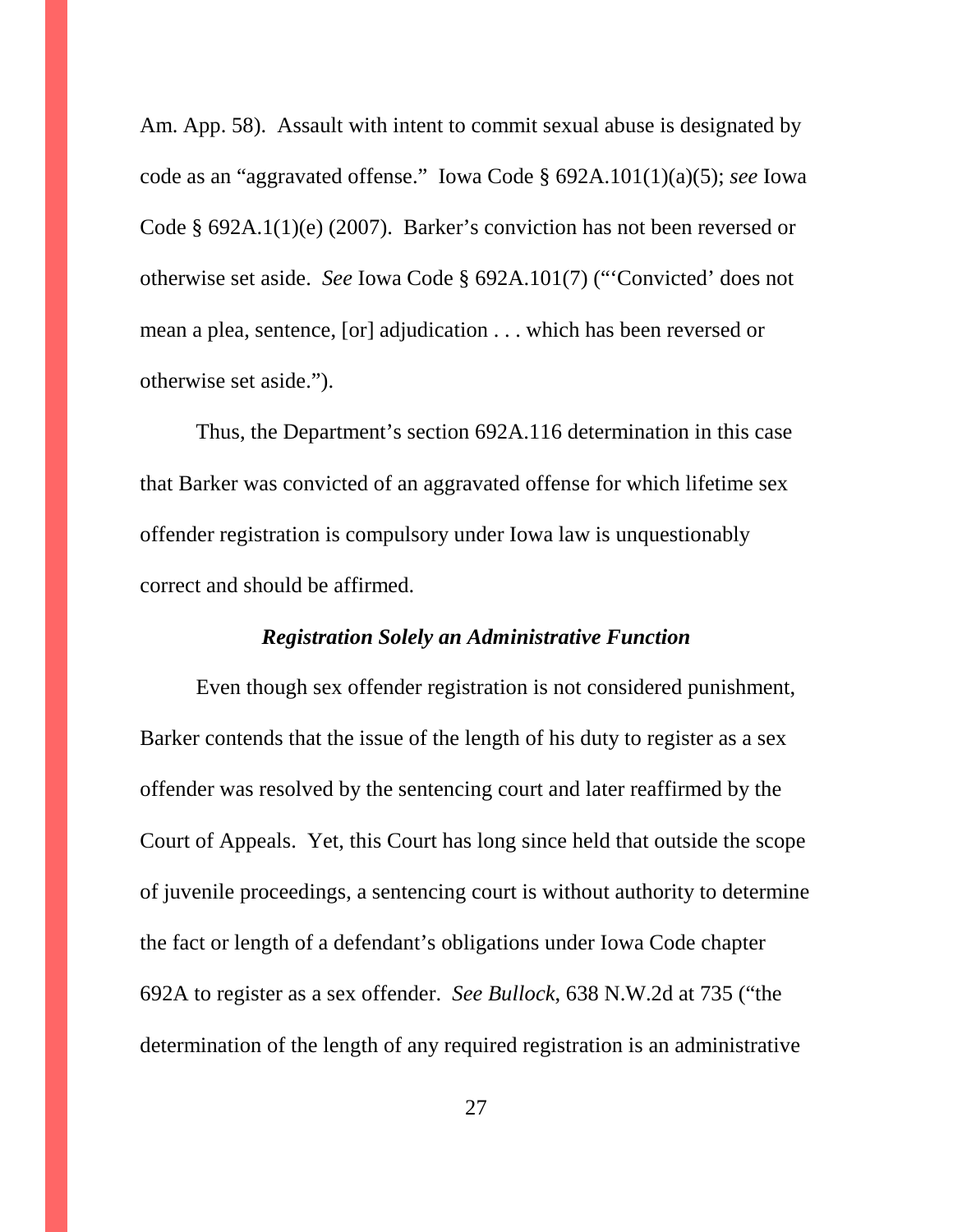decision initially committed to the Department of Public Safety"). Rather, sex offender registration is solely an administrative function delegated to the Iowa Department of Public Safety and is not a sentencing issue within the purview of a criminal court. *See, e.g., Bullock*, 638 N.W.2d at 735; *Jensen v. State*, No. 12-1997, 2016 WL 718798, \*3 (Iowa Ct. App. Feb. 24, 2016); *Garcia v. State*, No. 12-0510, 2013 WL 2368820 at \*2 (Iowa Ct. App. May 30, 2013) ("The department of public safety, not the court, imposes the registration requirement."); *State v. Mussmann*, No. 06-1173, 2007 WL 1827336 at \*2 (Iowa Ct. App. June 27, 2007) ("The determination of whether a defendant is subject to chapter 692A and is required to register as a sex offender is the responsibility of the [Iowa Department of Public Safety], not the courts."). The District Court rightly relied upon this line of precedent when it ruled that: "courts still cannot determine the length of an offender's registration requirement." (Ruling at 6; Am. App. 27).

A person convicted of a registrable sex offense is therefore not excused from registering as a sex offender simply because the sentencing court failed to adequately or correctly apprize that person of his/her duties under chapter 692A. *Kruse v. Iowa Dist. Court for Howard Cnty.*, 712 N.W.2d 695, 699 (Iowa 2006) ("[I]t is the operative command of the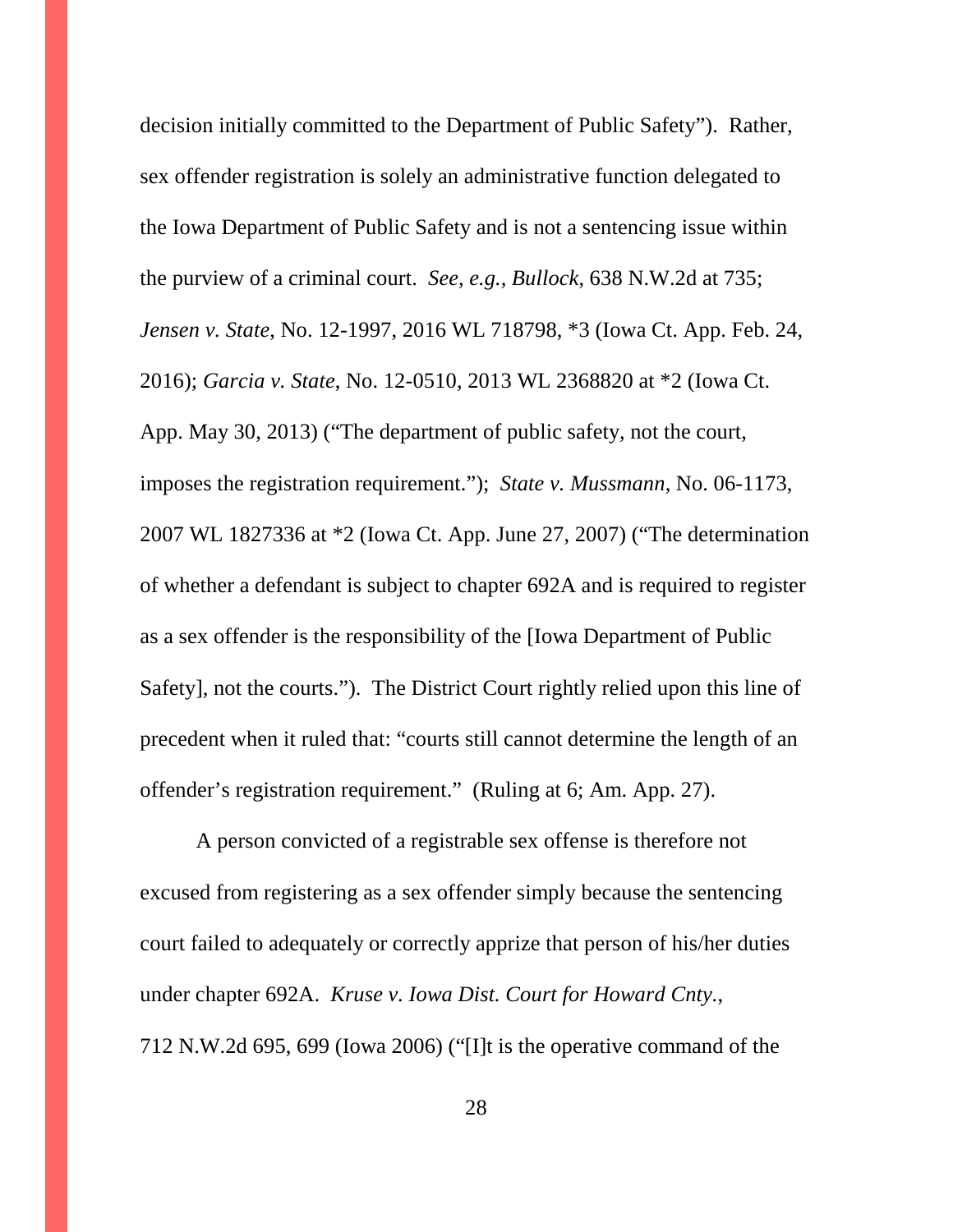statutes . . . that impose the registration requirement on the convicted party rather than the judgment of the court."); *Bullock*, 638 N.W.2d at 735;

*Jensen*, 2016 WL 718798 at \*3. Instead, a sentencing court's duty under the sex offender registry law is restricted merely to:

> (1) informing convicted defendants who are not sentenced to confinement of their duty to register and

> (2) the collection of specified information from such defendants.

*Bullock*, 638 N.W.2d at 735 (citing to then Iowa Code § 692A.5(1) (1999)); *see* Iowa Code § 692A.109. Neither duty was applicable in this case as Barker was sentenced to a term of incarceration. *See Bullock*, 638 N.W.2d at 735.

## *Res Judicata Inapplicable*

Issue preclusion, or collateral estoppel, is a form of *res judicata* that prevents parties "from relitigating in a subsequent action issues raised and resolved in a previous action." *Employers Mut. Cas. Co. v. Van Haaften*, 815 N.W.2d 17, 22 (Iowa 2012); *see Winnebago Indus., Inc. v. Haverly*, 727 N.W.2d 567, 571 (Iowa 2006) ("Under issue preclusion, once a court has decided an issue of fact or law necessary to its judgment, the same issue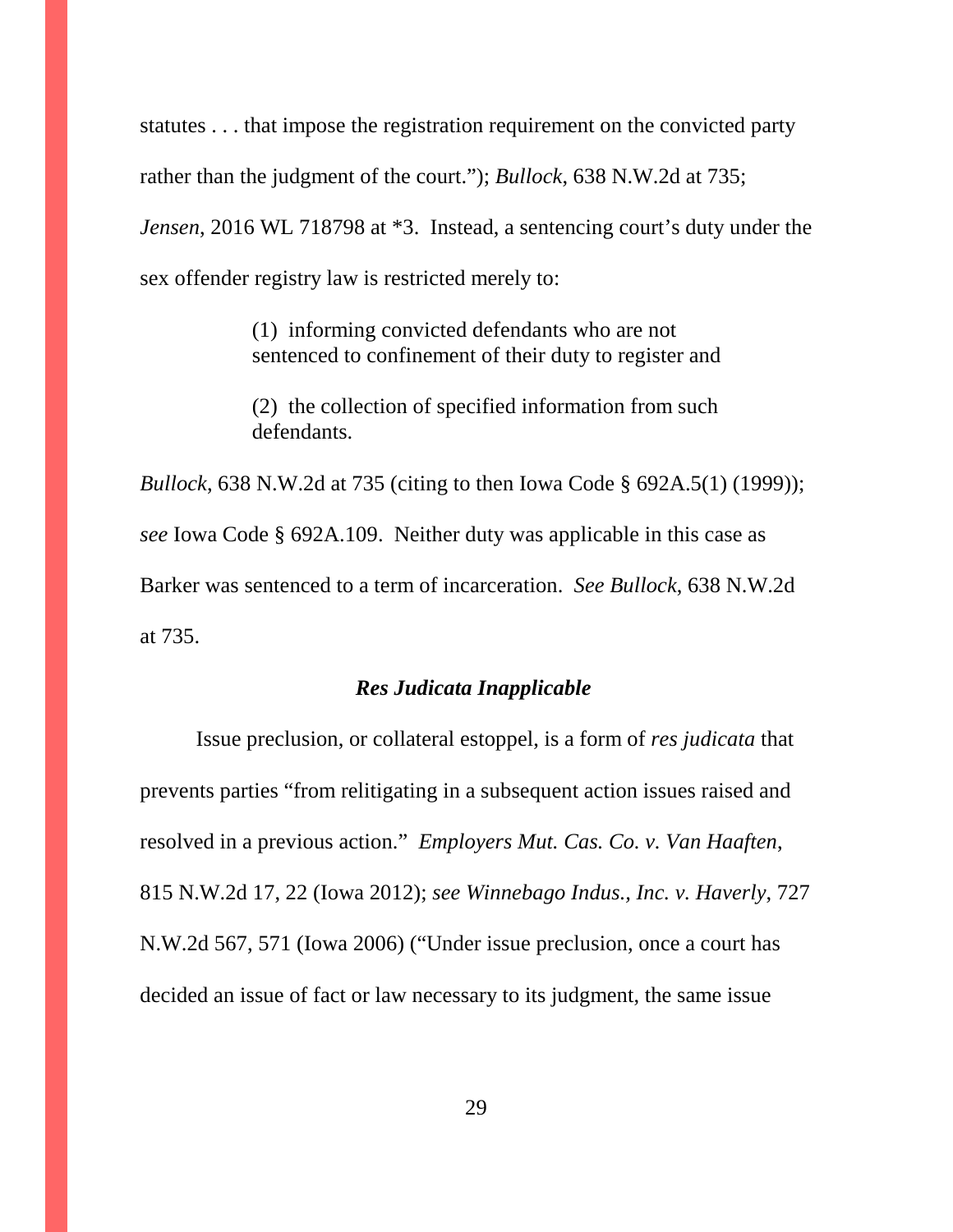cannot be relitigated in later proceedings."). A party seeking to invoke issue preclusion must establish four elements:

> (1) the issue in the present case must be identical, (2) the issue must have been raised and litigated in the prior action, (3) the issue must have been material and relevant to the disposition of the prior case, and (4) the determination of the issue in the prior action must have been essential to the resulting judgment.

*Employers Mut. Cas. Co.*, 815 N.W.2d at 22. The ruling of the Court of Appeals cited by Barker fails to meet all requisite elements to be entitled to preclusive effect in this case.

A review of the postconviction proceeding at issue reveals that the question of whether Barker was subject to lifetime registration as a sex offender was not truly litigated as it was not contested by the parties in the trial court or on appeal. *See Winnebago Indus., Inc. v. Haverly*, 727 N.W.2d 567, 572 (Iowa 2006) ("Iowa law is clear that issue preclusion requires that the issue was 'actually litigated' in the prior proceeding."). The State of Iowa moved to dismiss Barker's PCR application, not by claiming that Barker was wrong in his assertion that he was subject to lifetime sex offender registration, but by invoking the statute of limitations imposed by Iowa Code section 822.3. (*See* D.C. Pub. App. at 67 (State's Motion to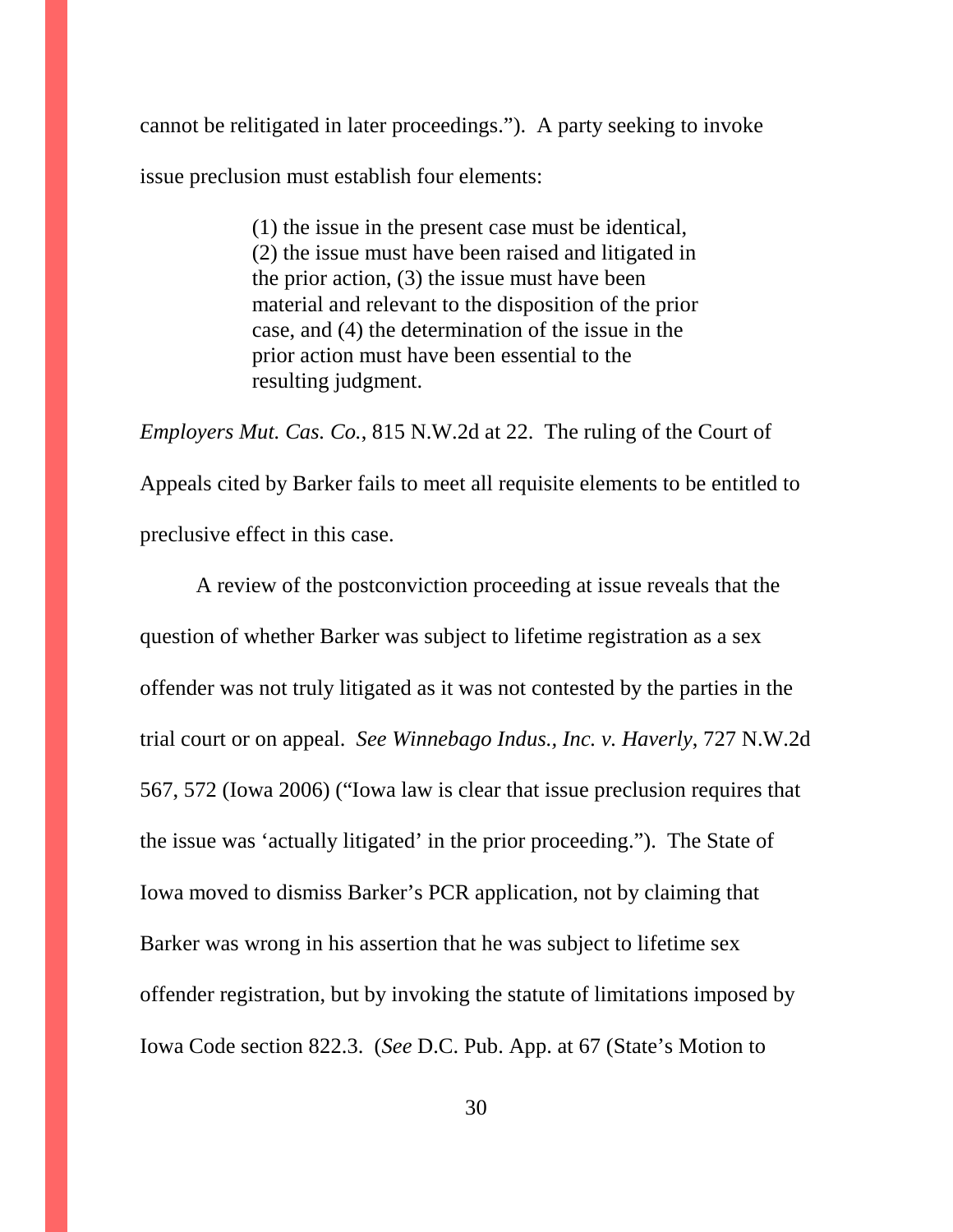Dismiss); Am. App. 98). The PCR court accepted the State's statute of limitations argument and it did not address – nor was it necessary to the court's ruling to address – the accuracy of Barker's claim that he was subject to lifetime sex offender registration. (*See* D.C. Pub. App. at 72-79 (Ruling on Motion to Dismiss); Am. App. 103-110).

All parties, the trial court, and even appellate counsel, simply accepted as true Barker's assertion in his PCR application that he was required to register for life as a sex offender as a consequence of his guilty plea. (*See* D.C. Pub. App. at 53-66 (Application for Postconviction Relief); 67 (State's Motion to Dismiss); 68-71 (Barker's Resistance to Motion to Dismiss); 72-79 (Ruling on Motion to Dismiss); 97-116 (Appellant's Final Brief); 86-96 (Appellee's Final Brief); Am. App. 84-97; 98; 99-102; 103- 110; 128-147; 117-127); *see also Winnebago Indus., Inc.*, 727 N.W.2d at 572 (quoting approvingly from Restatement (Second) of Judgments § 27, cmt. e, in discussing whether an issue is actually litigated for purposes of invoking issue preclusion). Thus, no evidentiary record on the subject was ever developed in the underlying PCR proceeding.

The Court of Appeals ultimately found that it was this lack of an evidentiary record that precluded it from finding the requisite prejudice to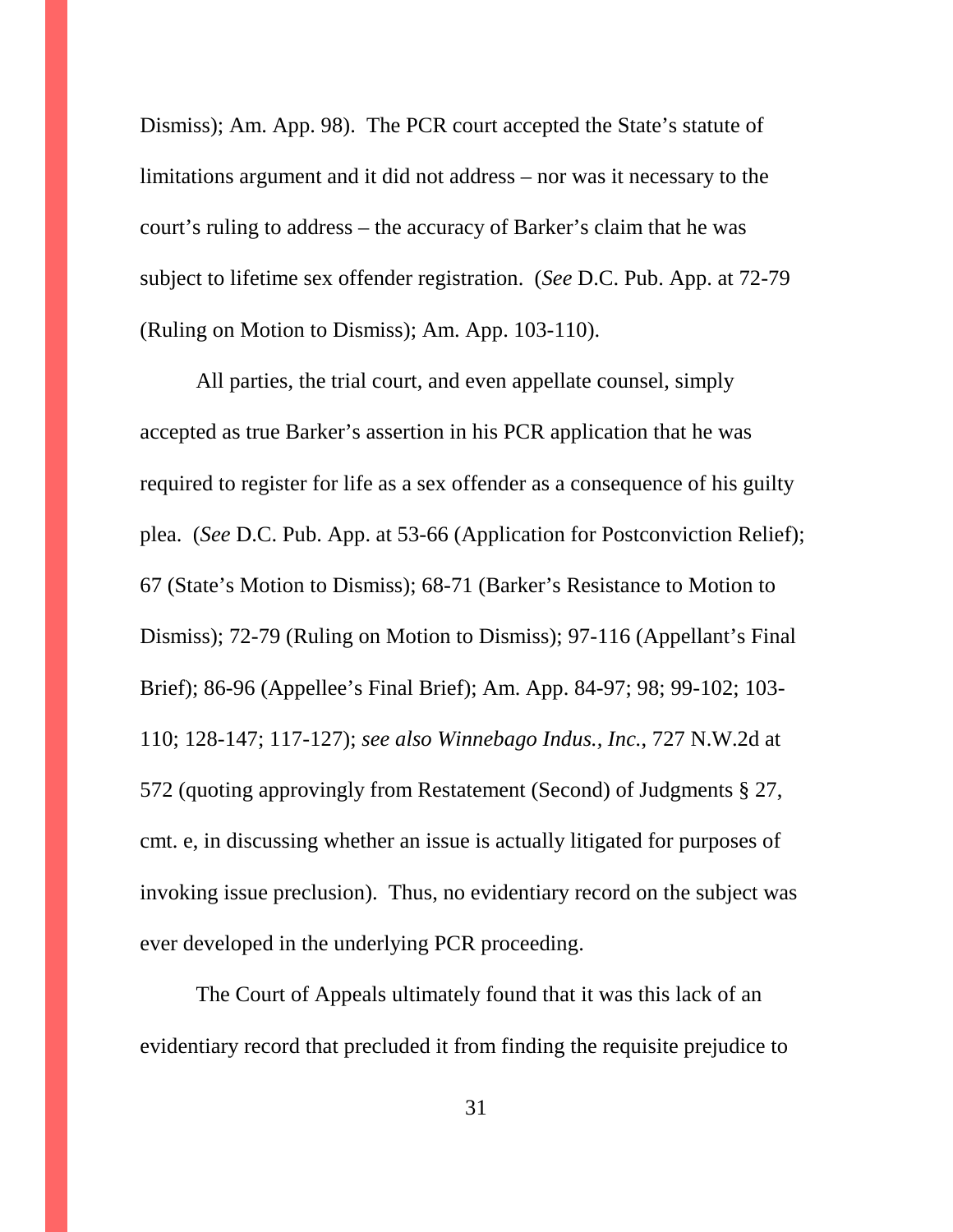sustain Barker's claim that PCR counsel was ineffective. *Barker*, 2015 WL 5287142 at \*3 ("On this record, Barker cannot establish any error occurred. While he claims he was given a lifetime registry requirement, he has provided no evidence of this assertion.") (Am. App. 152-153). The proper means for Barker to have developed such a record was through the filing and subsequent prosecution of a section 692A.116 application for determination before the Department. *E.g., Bullock*, 638 N.W.2d at 735; *Jensen*, 2016 WL 718798 at \*3; *Garcia*, 2013 WL 2368820 at \*2. So while the Court of Appeals incorrectly pronounced in its ruling that Barker was only subject to a ten- year registration term, that finding was not essential to the Court's resulting judgment to affirm the district court's dismissal of Barker's PCR application on statute of limitations grounds.

Furthermore, issue preclusion may be applied offensively against a party lacking mutuality with the prior litigants only if "the party sought to be precluded was afforded a full and fair opportunity to litigate the issue in the action relied upon and that no other circumstances justify affording [that party] an opportunity to relitigate that issue."<sup>2</sup> *Hunter v. City of*

<sup>&</sup>lt;sup>2</sup> While the State of Iowa was a party to both Barker's criminal prosecution and his subsequent postconviction action, Barker cites to no Iowa case in which this Court has necessarily found that a state agency had sufficient mutuality with the State of Iowa so as to be treated as a single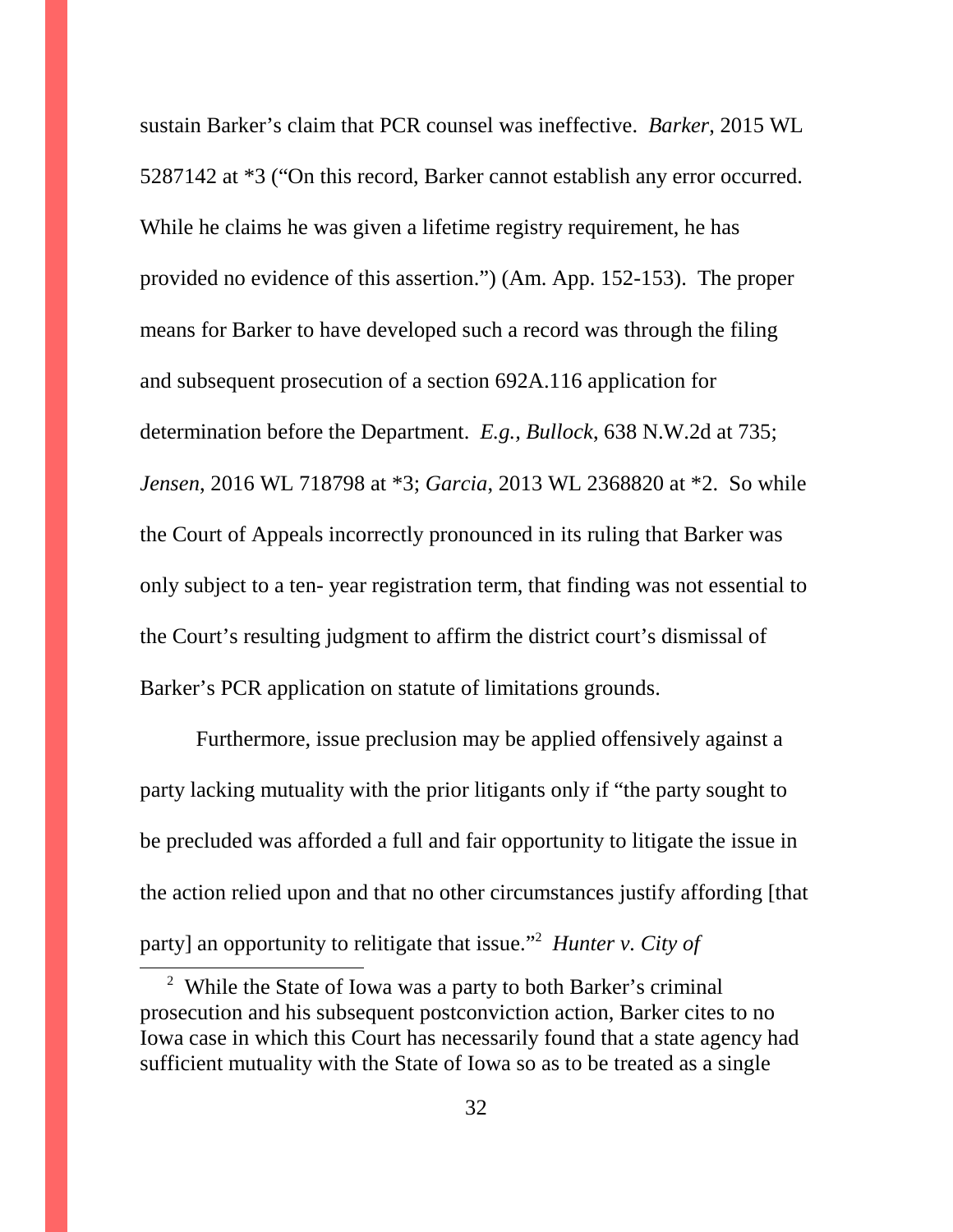*Des Moines*, 300 N.W.2d 121, 126 (Iowa 1981). The Department was not a party to Barker's underlying criminal case or his subsequent postconviction proceedings. There is nothing in the record before the Court to indicate that the Department had notice that the length of time Barker would be required to register as a sex offender would be litigated in these proceedings outside the applicable statutory determination process. Although it is an agency of the State of Iowa, the Department lacks authority to appear in either a criminal or postconviction proceeding and prosecute or defend such cases on the State of Iowa's behalf. *See generally* Iowa Code chapter 80. Consequently, the Department had no opportunity to meaningfully litigate the question of Barker's registration status in those earlier court cases and it should not be precluded by the judgments entered in those cases from independently exercising its own determination authority in this case.

Regardless, recognized exceptions to the doctrine of *res judicata* are applicable to this case that justify the Department determining the length of Barker's registration term anew. One such exception provides that

entity or party for *res judicata* purposes. Neither *Heidemann v. Sweitzer*, 375 N.W.2d 665 (Iowa 1985), nor *Grant v. Department of Human Servs.*, 722 N.W.2d 169 (Iowa 2006), is instructive because the Court was able to reject the application of issue preclusion in those cases on alternative grounds without addressing the question of mutuality.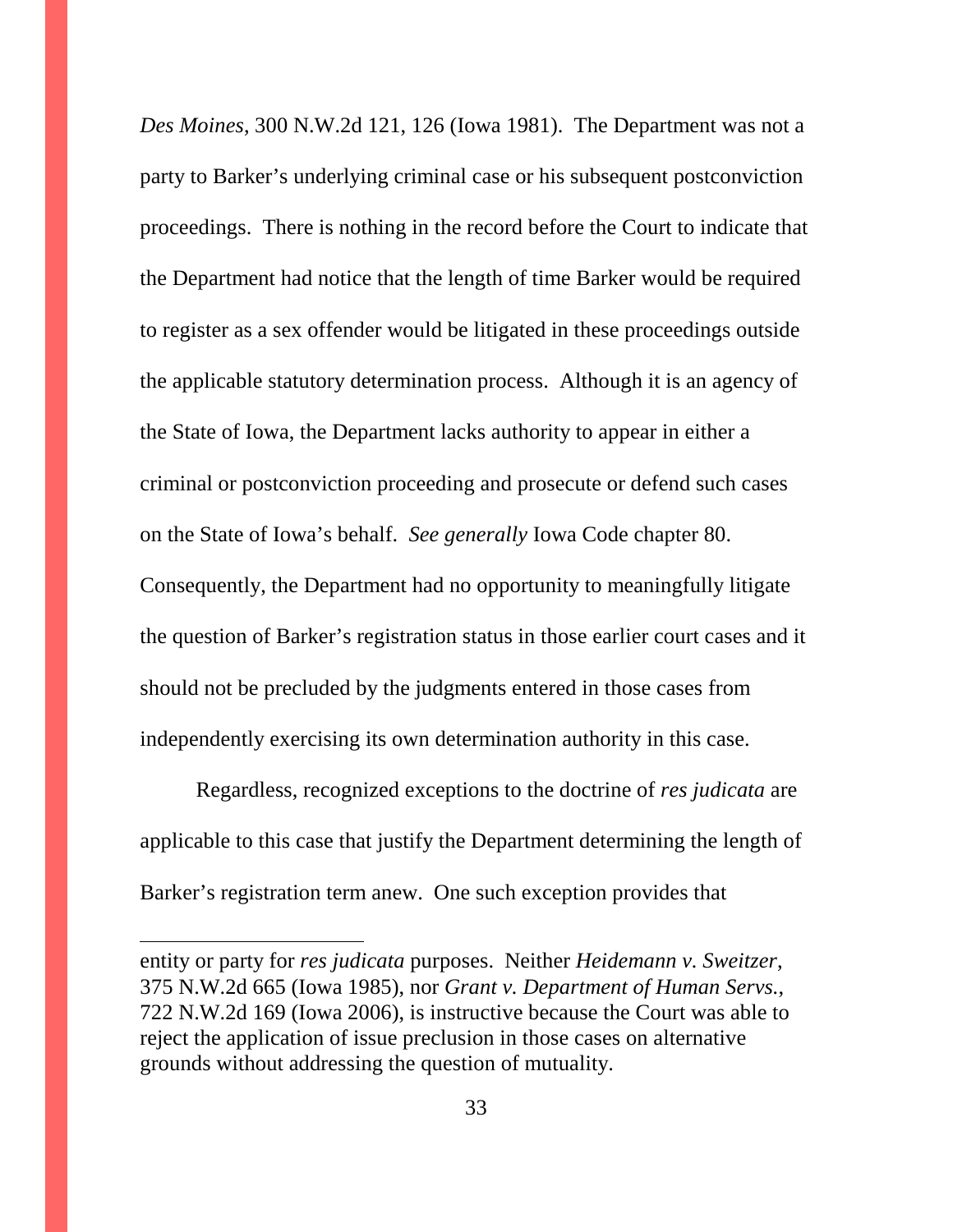relitigation of the issue in a subsequent action between the parties is not precluded if: "A new determination of the issue is warranted by differences in the quality or extensiveness of the procedures followed in the two courts or by factors relating to the allocation of jurisdiction between them." *Heidemann v. Sweitzer*, 375 N.W.2d 665, 667-68 (Iowa 1985) (citing Restatement (Second) of Judgments, § 28(3)).

In applying this exception to the Department of Transportation in *Heidemann v. Sweitzer*, 375 N.W.2d 665 (Iowa 1985), and the Department of Human Services in *Grant v. Department of Human Servs.*, 722 N.W.2d 169 (Iowa 2006), this Court has found that prior judicial adjudications do not bind state agencies from issuing their own independent findings in those circumstances where the Legislature has specifically vested those agencies with specific jurisdiction to decide certain, defined controversies within those agencies' "special competency." *Grant*, 722 N.W.2d at 175-76; *Heidemann,* 375 N.W.2d at 668. This exception is equally applicable to the Department's sex offender determinations rendered under Iowa Code section 692A.116.

As discussed above, this Court has interpreted Iowa Code section 692A.116 as vesting the Department with sole jurisdiction to initially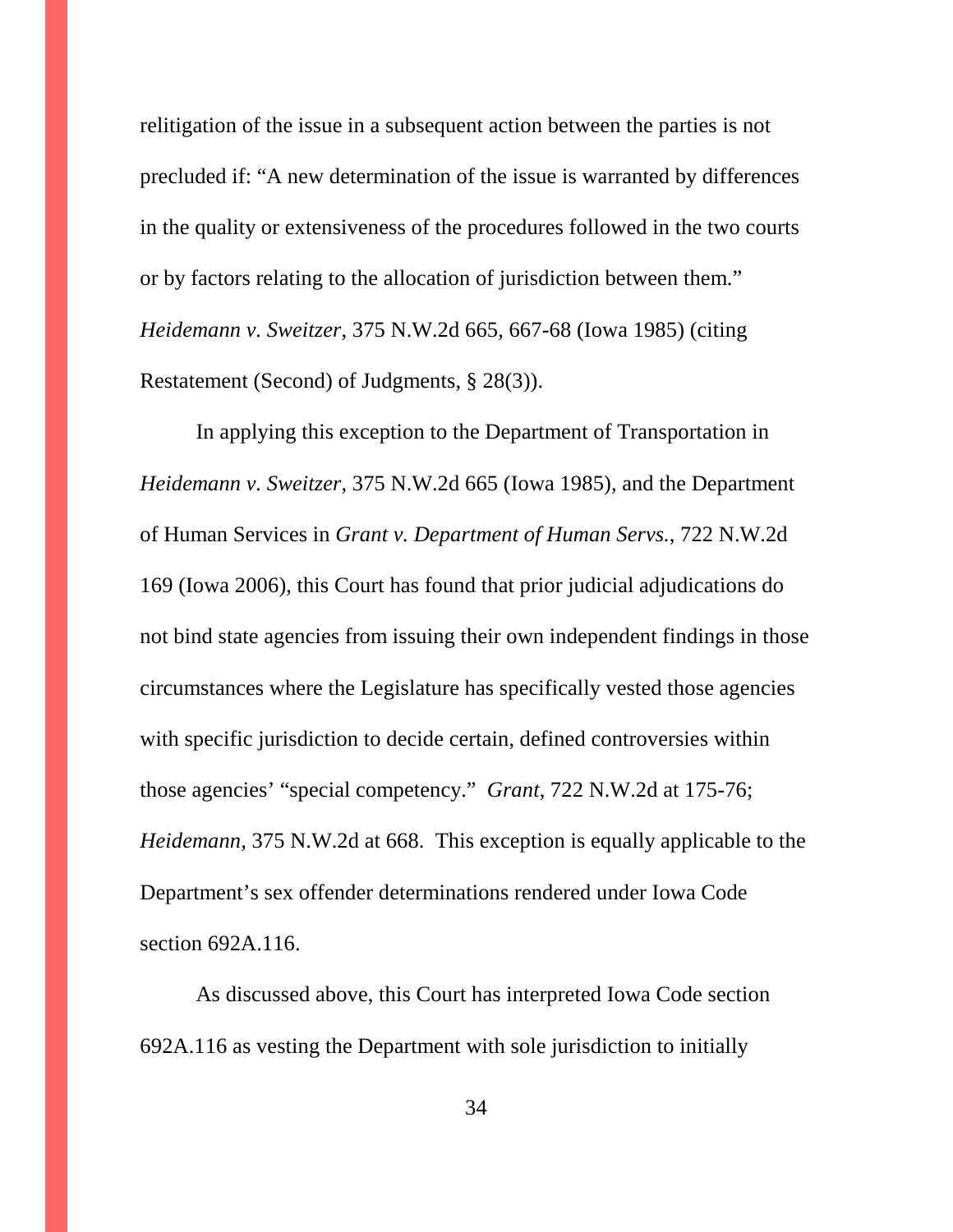evaluate and determine whether any particular sex offender is subject to the registration requirements of Iowa Code chapter 692A and that adjudications entered prematurely by competing tribunals are of questionable validity. *E.g., Bullock*, 638 N.W.2d at 735 ("Until the Department has made a decision on the defendant's term of registration, there is no concrete controversy. Any adjudication by the district court prior to an administrative decision and a request for judicial review of that decision is premature."); *see also Jensen*, 2016 WL 718798 at \*3; *Garcia*, 2013 WL 2368820 at \*2; *Mussmann*, 2007 WL 1827336 at \*2. The Department is uniquely qualified to evaluate criminal history data, investigate the facts and circumstances of an offender's offense, and ultimately determine an offender's compliance with registry requirements. Although legislative amendments enacted in 2009 require criminal courts to make limited factual findings as to whether certain criminal offenses were "sexually motivated" for registry purposes, the ultimate question of whether a particular offender must register as a sex offender under chapter 692A – and for how long – remains within the Department's sole domain. *See* Iowa Code §§ 692A.116, 692A.126; *see, e.g., Jensen*, 2016 WL 718798; *see also Heidemann,* 375 N.W.2d at 668. "If the legislative branch of the government has given a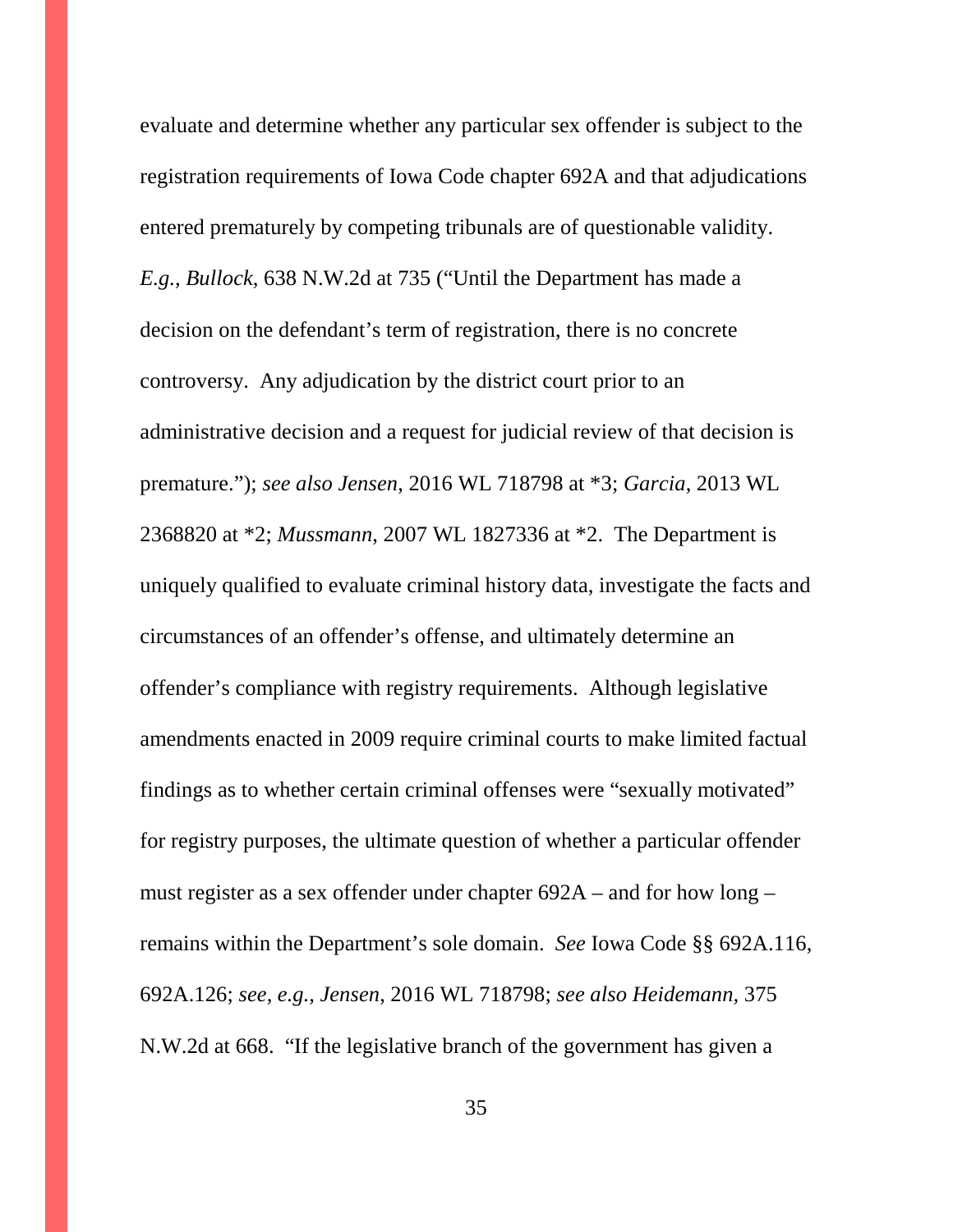special power to an agency, it would seem that no court should be able to foreclose litigation of the issue before the agency." *Heidemann,* 375 N.W.2d at 668 (quoting approvingly Allen Vestal, *Preclusion/Res Judicata Variables: Adjudicating Bodies,* 54 Geo. L.J. 857, 886–87 (1966)).

Much like the Department of Human Services and its child abuse registry, the Department has been statutorily vested with ensuring the accuracy of the information maintained on the sex offender registry. Iowa Code §§ 692A.116, 692A.118; *see Grant*, 722 N.W.2d at 178. The public safety goals for maintaining a sex offender registry will be unreasonably impeded and undermined if the Department finds itself unable to correct blatantly errant judicial pronouncements concerning an offender's registration status. In this case, Barker seeks to unreasonably benefit from the errant pronouncement of the Court of Appeals as to the length of his sex offender registration to the detriment of the public's statutory right to know whether they are living or working with a convicted sex offender. Alternatively, offenders who were improperly found by sentencing and appellate courts to be subject to more onerous registration requirements than the code actually provides should not be precluded from seeking correction of those errors from the Department. Thus, the opinions of the sentencing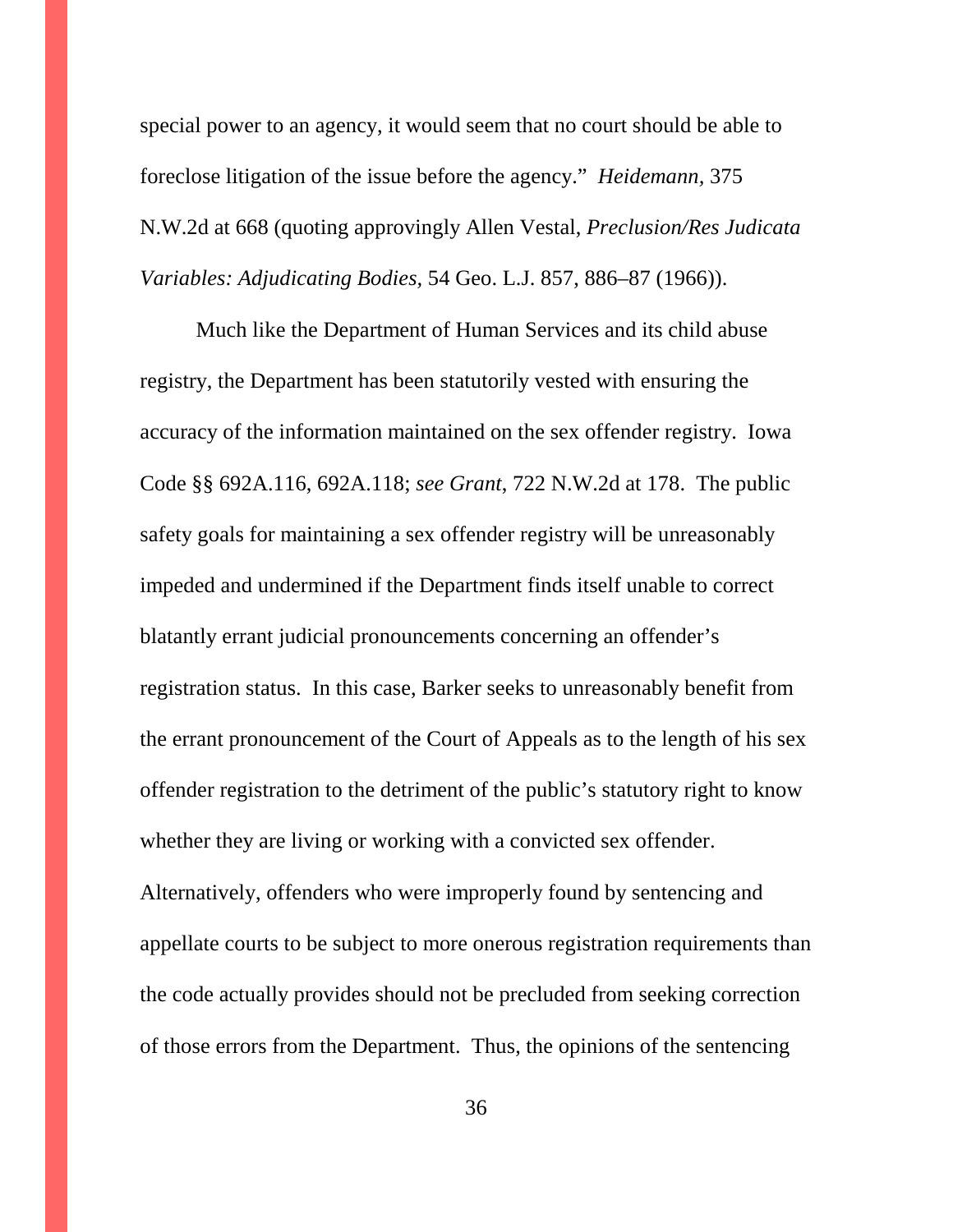court and the Court of Appeals should have no preclusive effect upon the administrative determinations rendered by the Department under Iowa Code section 692A.116.

Nor should a party be barred from relitigating a matter subject to a prior judicial ruling if: "The issue is one of law and . . . a new determination is warranted in order to take account of an intervening change in the applicable legal context or otherwise to avoid inequitable administration of the laws." *See State v. Anderson*, 338 N.W.2d 372, 375 (Iowa 1983) (citing Restatement (Second) of Judgments, § 28(2)). As noted, the Iowa legislature substantially rewrote Iowa's sex offender statute in 2009, a year after entry of Barker's assault with intent conviction. The Department should be allowed to evaluate Barker's registration situation within the context of these legislative amendments. Thus, if the sentencing court and subsequent appellate tribunals relied upon the earlier version of the code to render its judgment, the intervening law change justifies revisiting the question of Barker's registration term. *See Anderson*, 338 N.W.2d at 375.

Because sex offender registration is remedial and not punitive in nature, the State of Iowa may retroactively apply amendments to Iowa Code chapter 692A to persons convicted of offenses that occurred prior to the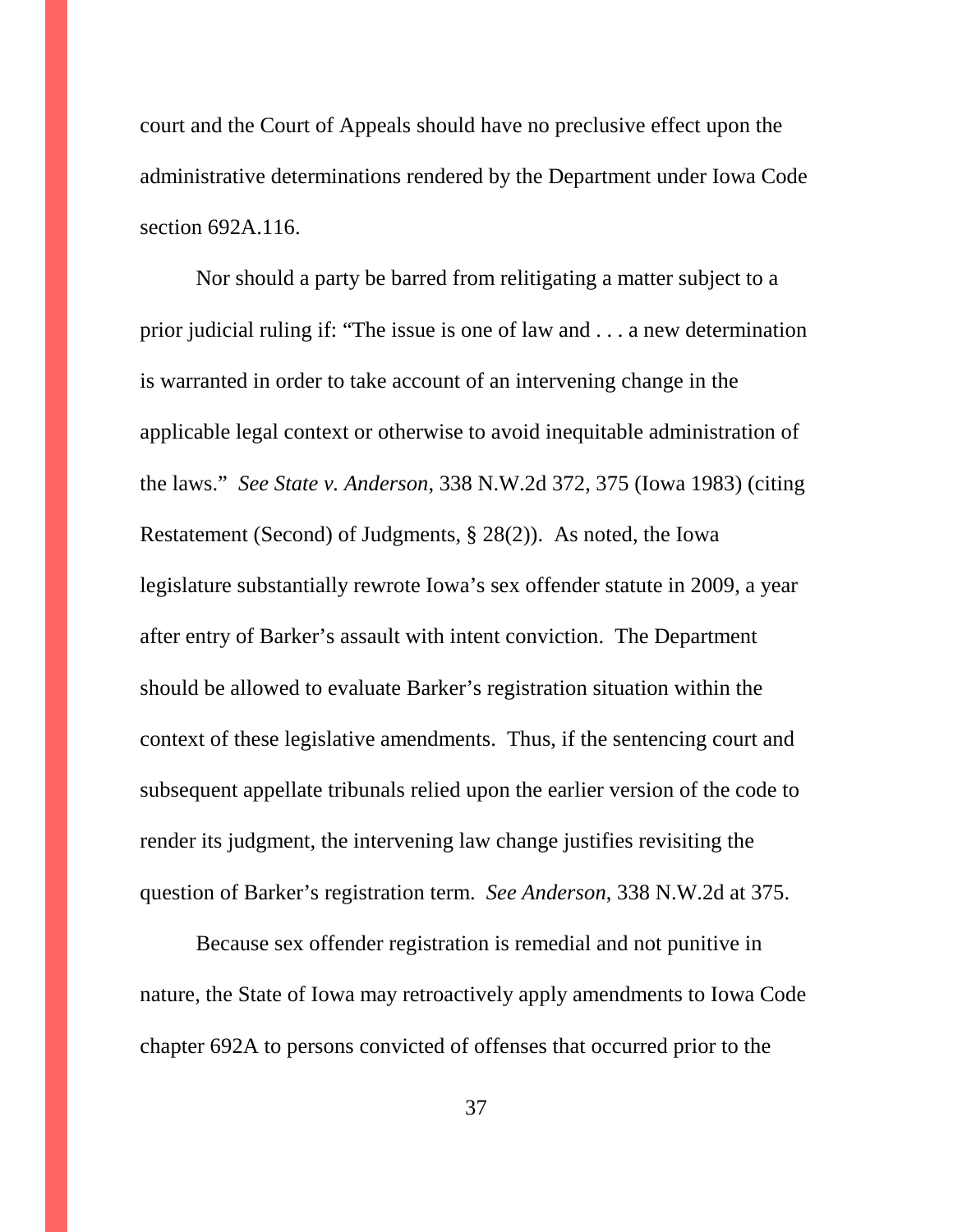enactment date of those amendments. *See Pickens*, 558 N.W.2d at 400 ("Iowa's sex offender registration statute, Iowa Code chapter 692A, is not punitive and therefore is not *ex post facto*."). The United States Supreme Court has likewise found that retroactive application of sex offender registry laws does not violate the Constitution's *ex post facto* clause. *Smith v. Doe*, 538 U.S. 84, 105-06 (2003) (holding that because Alaska's sex offender registry act is non-punitive, its retroactive application did not violate the *ex post facto* clause). Thus, the Iowa Legislature could constitutionally impose longer registration periods upon persons previously convicted of qualifying sex offenses. Therefore, the criminal court's guidance in this case as to the anticipated length of Barker's sex offender registration requirement was merely advisory and could not bind the Department in the event of a future change in law. *See Garcia,* 2013 WL 2368820 at \*2.

Both the Department and reviewing courts have an obligation to implement and administer the sex offender statute as written by the Legislature. As discussed above, Iowa Code chapter 692A explicitly requires that Barker register for life as a sex offender. A district court is only empowered to modify Barker's registration status through the specific procedures delineated in Iowa Code section 692A.128. Barker did not seek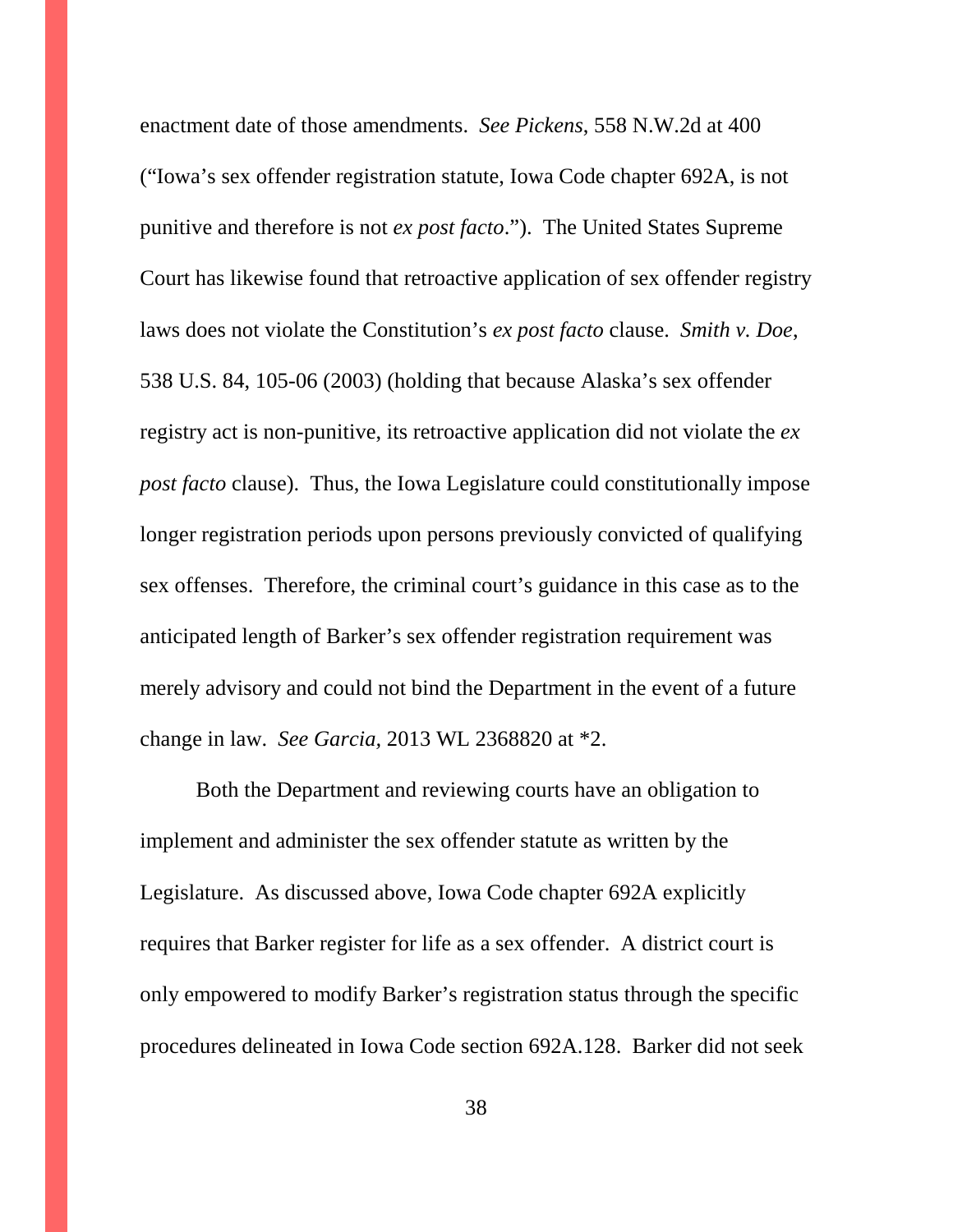such a modification in the present case, nor can a reviewing court order such relief through a chapter 17A judicial review action.

The Department accordingly committed no errors in finding that Barker has an obligation to register as a sex offender in Iowa for life and the District Court ruling upholding that determination should be affirmed.

## **II. BARKER'S CLAIMS AGAINST THE IOWA DEPARTMENT OF PUBLIC SAFETY ARE NOT RIPE FOR REVIEW AS HE HAS YET TO COMPLETE TEN YEARS ON THE IOWA SEX OFFENDER REGISTRY.**

Standard of Review: Judicial review of final agency action under Iowa Code chapter 17A is for corrections of errors at law. *E.g., Houck*, 752 N.W.2d at 16.

Preservation of Error: Having raised ripeness as a defense to Barker's petition for judicial review in the District Court, the Department's argument that Barker's claims are premature is preserved for appellate review. Although the District Court did not specifically rule upon the Department's ripeness argument, this Court may affirm for any reason urged below. *E.g., King v. State*, 818 N.W.2d 1, 11 (Iowa 2012) ("[W]e will uphold a district court ruling on a ground other than the one upon which the district court relied provided the ground was urged in that court.").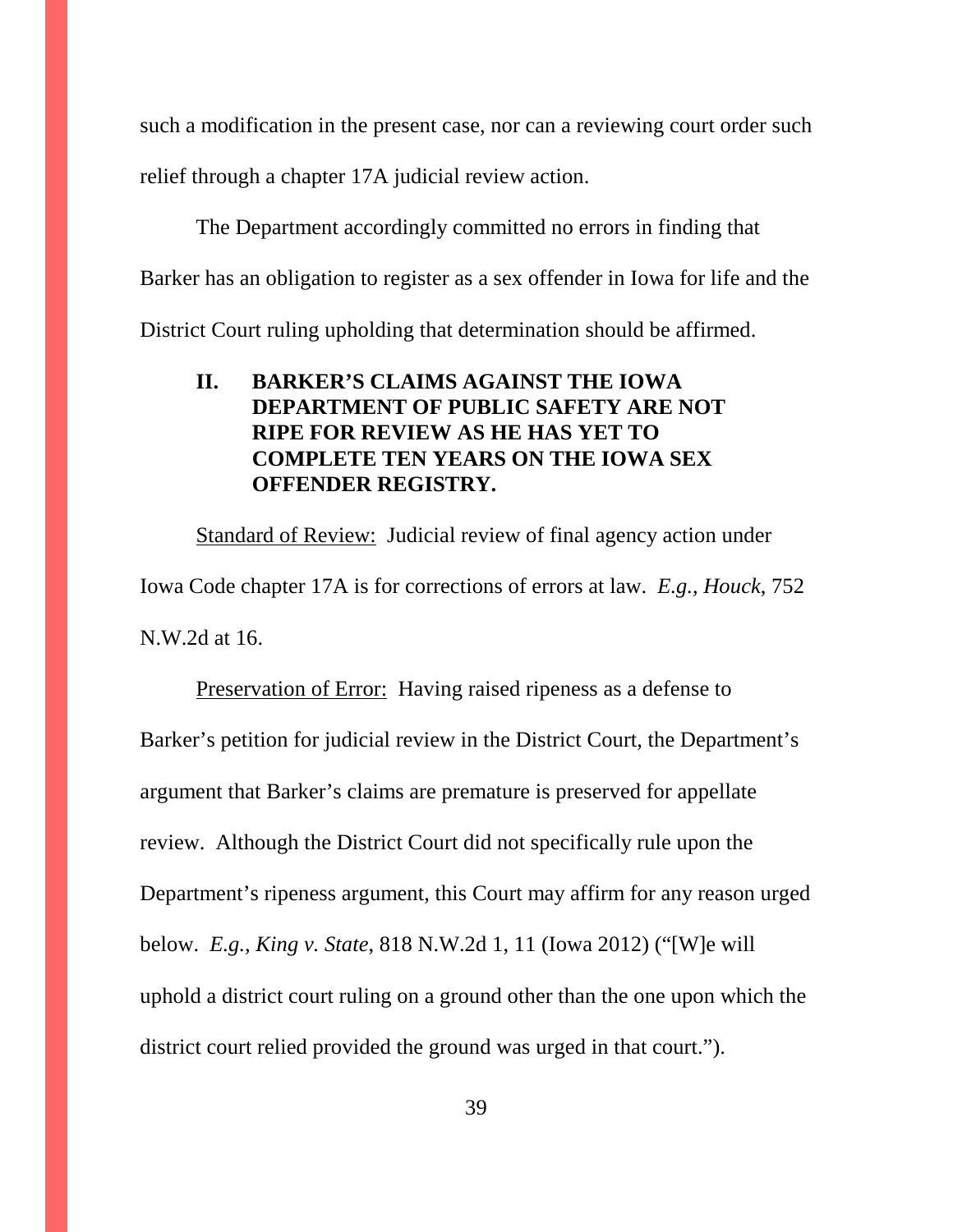Argument:Barker concedes that he is presently required to register as a sex offender in Iowa. Rather, Barker's sole allegation is that he should only be subject to a ten-year registration term in lieu of the lifetime obligation found by the Department. Although Barker first registered with the Department as a sex offender in October 2008, he is only entitled to claim approximately four and one half years credit on the Iowa sex offender registry due to his multiple periods of incarceration arising from his special sentence revocations. (*See* D.C. Con. App. at 32-33; Movement Summary; Am. Con. App. 38-39; Am. App. 179); *see also* Iowa Code § 692A.107 (tolling incarceration time); Iowa Code § 692A.2(3) (2007). Because he has not completed ten full years on the sex offender registry, Barker's present claim that the Department miscalculated his registration term is not yet ripe for judicial review and should be dismissed.

"A case is ripe for adjudication when it presents an actual, present controversy, as opposed to one that is merely hypothetical or speculative." *Bullock*, 638 N.W.2d at 734 (quoting *State v. Iowa Dist. Court ex rel. Story Cnty.,* 616 N.W.2d 575, 578 (Iowa 2000)). The ripeness doctrine is intended to "prevent the courts, through avoidance of premature adjudication, from entangling themselves in abstract disagreements over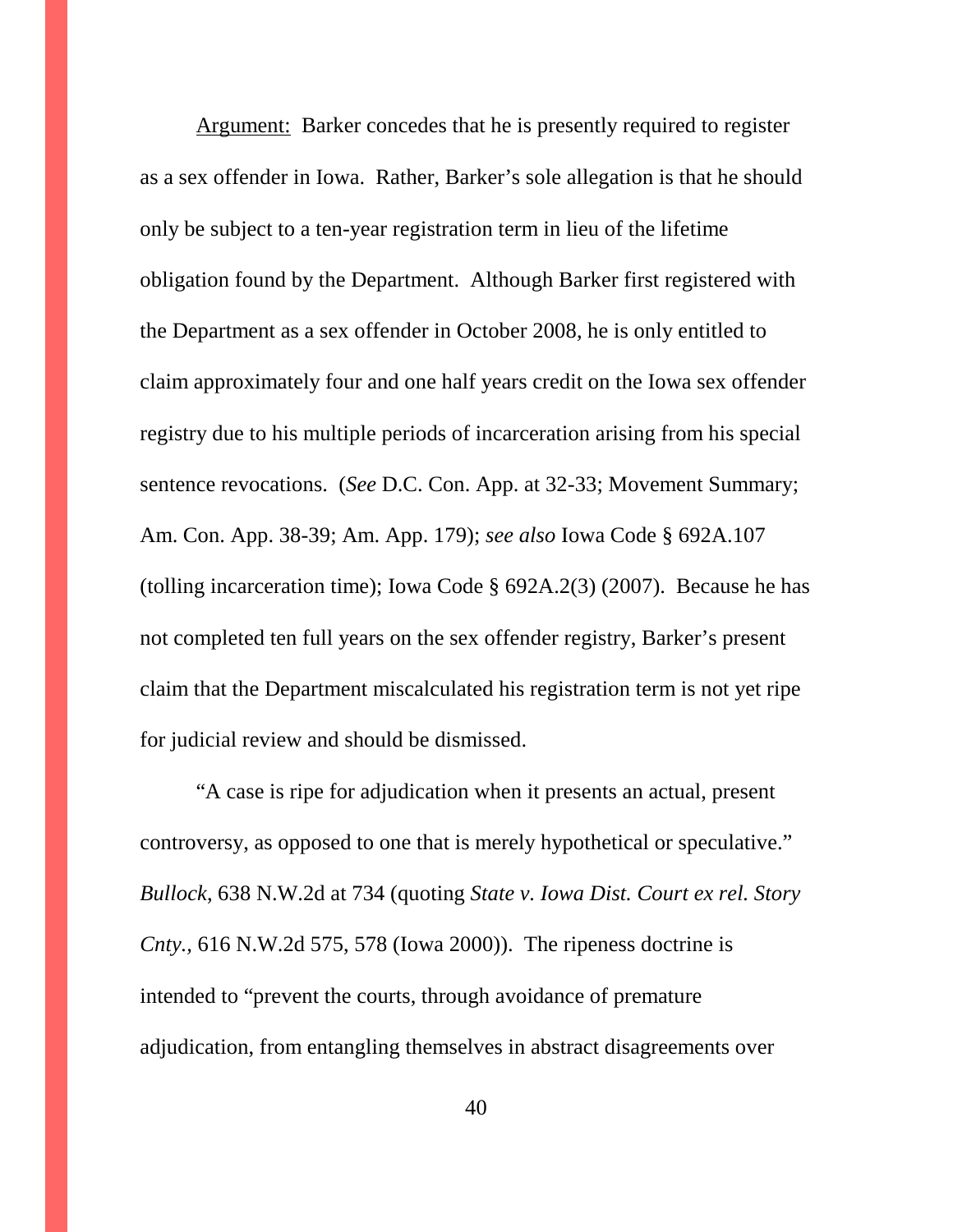administrative policies, and also to protect the agencies from judicial interference until an administrative decision has been formalized *and its effects felt in a concrete way* by the challenging parties." *State v. Wade*, 757 N.W.2d 618, 627 (Iowa 2008) (emphasis added); *see Bullock*, 638 N.W.2d at 734.

With a minimum of five plus years to go before he exceeds the tenyear term to which he claims his registration should be limited, Barker has yet to suffer a definitive, concrete injury as a result of the Department's determination that he is subject to lifetime registration and his case should be dismissed as premature. *See, e.g., Jensen*, 2016 WL 718798, \*3 n.2 ("Since the ten-year period has not yet expired, we question whether the time is now ripe for [the offender] to pursue his administrative remedies.").

Any claimed future injury on Barker's part would be purely speculative and therefore is not ripe for adjudication. *E.g., Bullock*, 638 N.W.2d at 735; *Jensen*, 2016 WL 718798 at \*3. Several unforeseen intervening factors could ultimately render Barker's claims moot at any time during the next five years before he suffers a true injury in fact, including: his commission of a second or subsequent registrable sex offense that would independently necessitate lifetime registration; his return to prolonged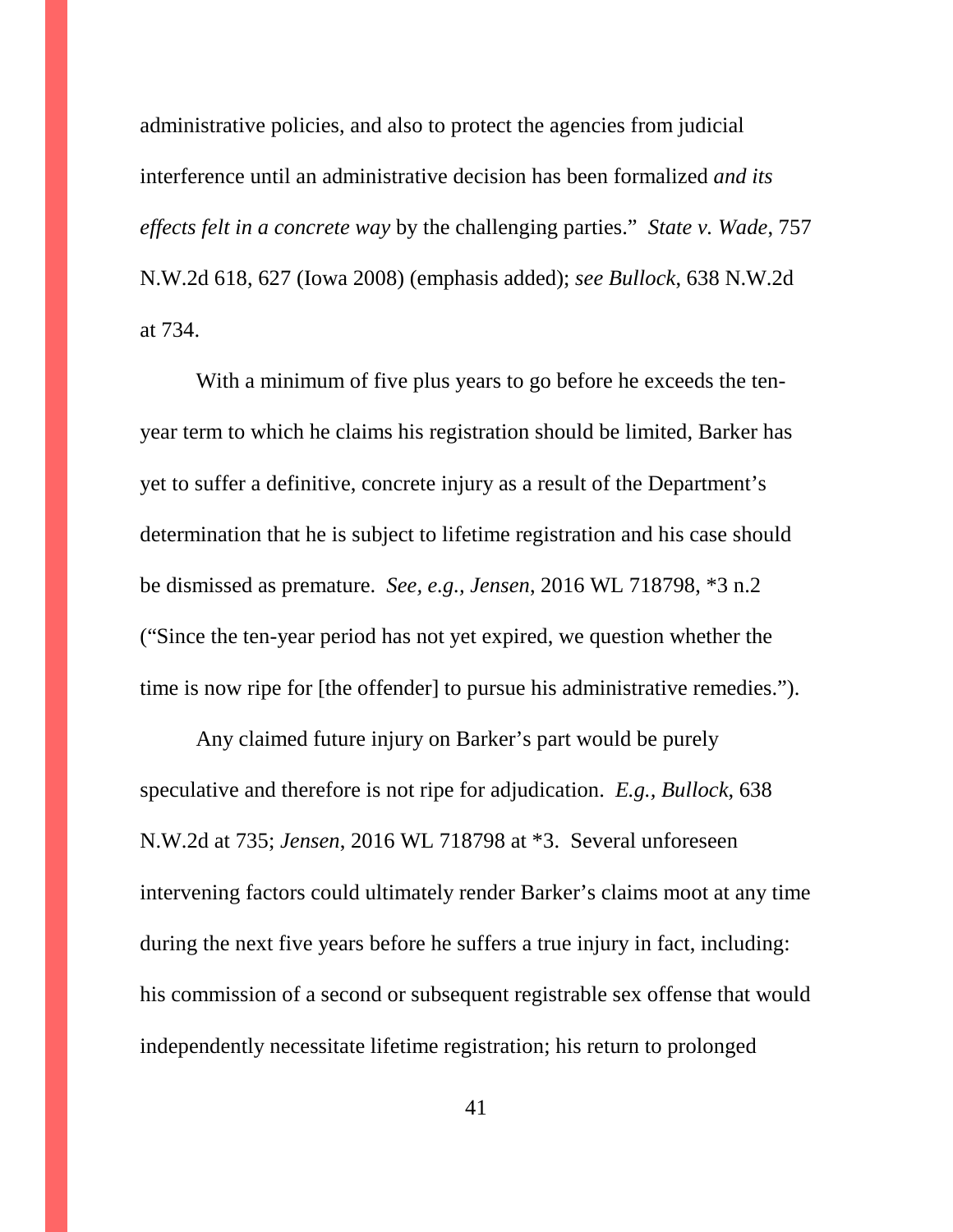incarceration thus tolling any future obligation to register; a successful modification of his registration requirement pursuant to Iowa Code section 692A.128; or, a statutory repeal or other amendments to Iowa Code chapter 692A.

Additionally, a reviewing court is empowered to reverse, modify, or grant other appropriate relief to a petitioner under Iowa Code section 17A.19 only if that petitioner's substantial rights have been prejudiced by an agency action taken in violation of law. Iowa Code § 17A.19(10). Until Barker completes ten years on the sex offender registry, he cannot demonstrate that he has suffered any prejudice as a result of the Department's determination that he must register for life instead of a tenyear period. Absent a showing under Iowa Code section 17A.19(10) that Barker's substantial rights were in fact prejudiced, any error on the Department's part is presently harmless and Barker's petition should be dismissed.<sup>3</sup> *City of Des Moines v. Public Emp't Relations Bd.*, 275 N.W.2d 753, 759 (Iowa 1979) ("It is a direction to the court that an agency's action

<sup>&</sup>lt;sup>3</sup> Because the Department's determination in this case constitutes "other agency action" and not a contested case, Barker would be free to re-file for judicial review at any time in the future once he is actually aggrieved or adversely affected by the Department's determination. *See* Iowa Code § 17A.19(3).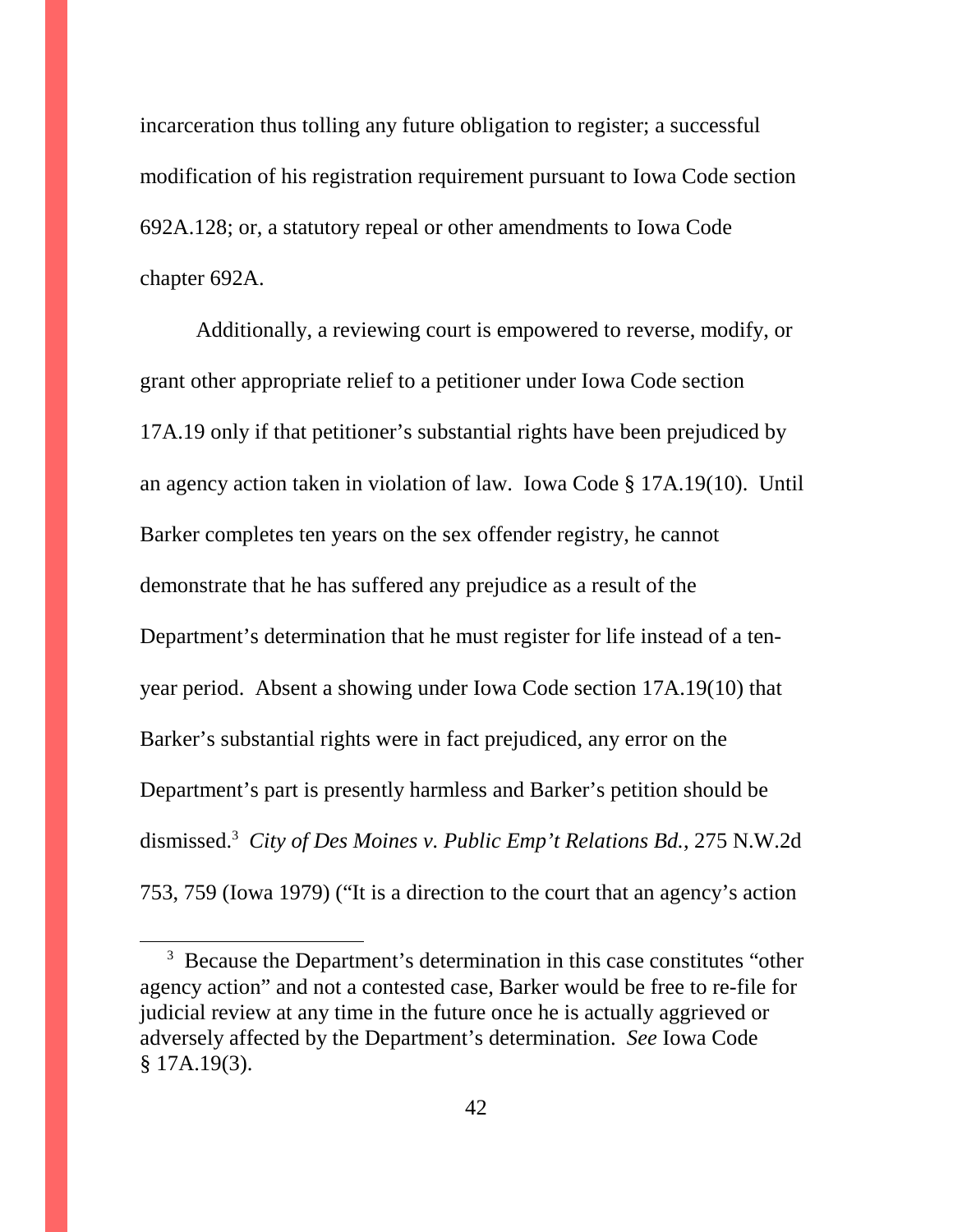should not be tampered with unless the complaining party has in fact been harmed."); *see also Hill v. Fleetguard, Inc.*, 705 N.W.2d 665, 671 (Iowa 2005) ("This form of analysis is appropriate because it would be inefficient for us to provide relief from invalid agency action when the particular invalidity has not prejudiced the substantial rights of the petitioner."); *Belle of Sioux City, L.P. v. Iowa Racing & Gaming Comm'n*, No. 14–1158, 2016 WL 1129935 at \*9 (Iowa Ct. App. March 23, 2016).

#### **CONCLUSION**

Iowa Code chapter 692A dictates that all persons convicted of an "aggravated offense" shall register with the Iowa Department of Public Safety as a sex offender for life. It is uncontested that Ross Barker was convicted of one such aggravated offense in 2008 – assault with intent to commit sexual abuse in violation of Iowa Code section 709.11. Because determining the scope of one's sex offender registration duty is an administrative function delegated to the Department, the premature pronouncements of other tribunals to which the Department was not a party as to the length of Barker's registration requirement are not entitled to preclusive effect. The District Court's ruling upholding the Department's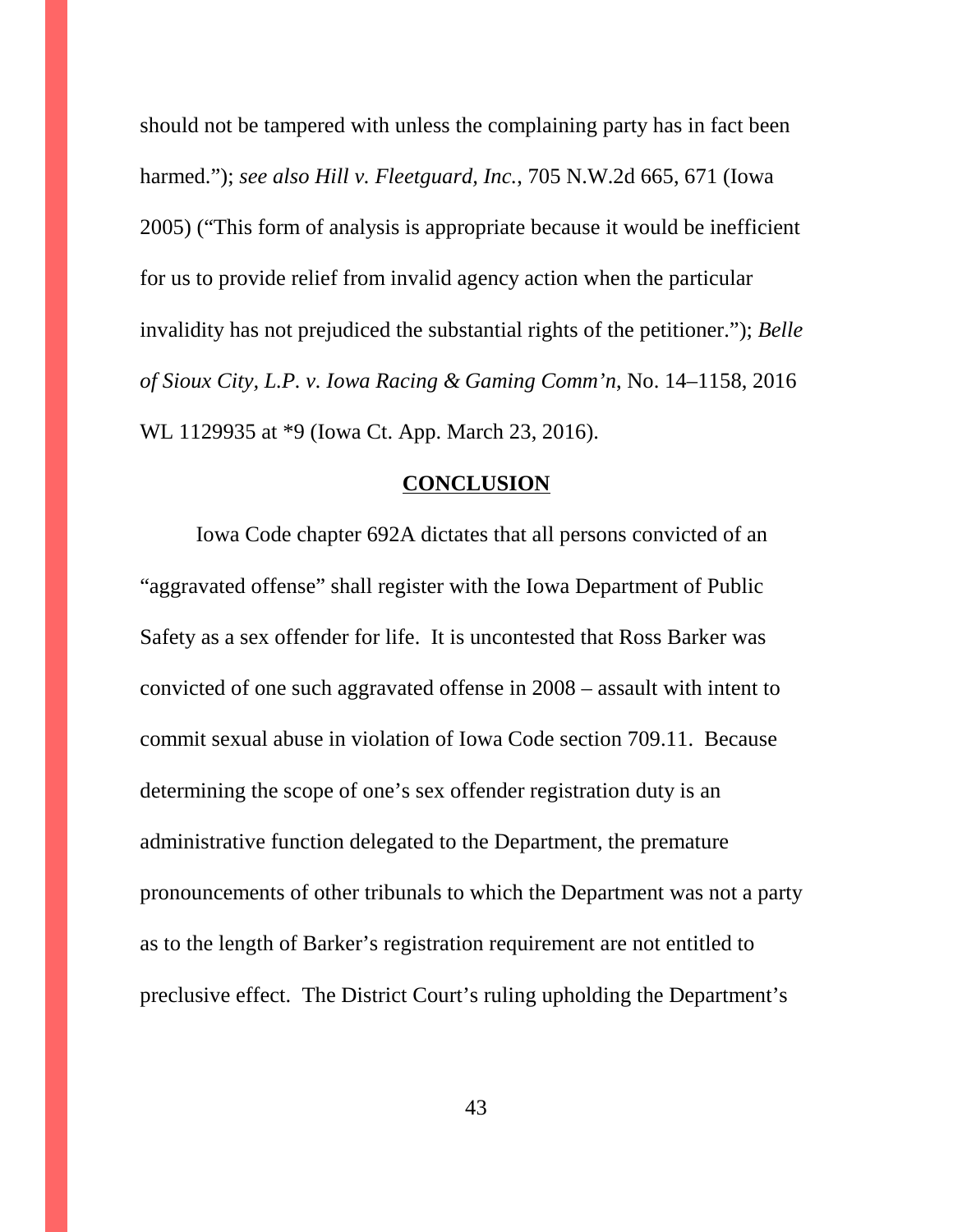determination that Barker must register for life should accordingly be affirmed.

## **REQUEST FOR ORAL ARGUMENT**

Appellee Iowa Department of Public Safety requests that it be heard at the time of final submission of this matter.

## **CERTIFICATE OF COMPLIANCE**

This brief complies with the typeface requirements and type-volume limitation of Iowa Rs. App. P. 6.903(1)(*d*) and 6,903(1)(*g*)(1) or (2) because this brief has been prepared in a proportionally spaced typeface using Times New Roman in 14-point font size and contains 6,534 words, excluding the parts of the brief exempted by Iowa R. App. P.  $6.903(1)(g)(1)$ .

> /s/ *John R. Lundquist*  JOHN R. LUNDQUIST Assistant Attorney General